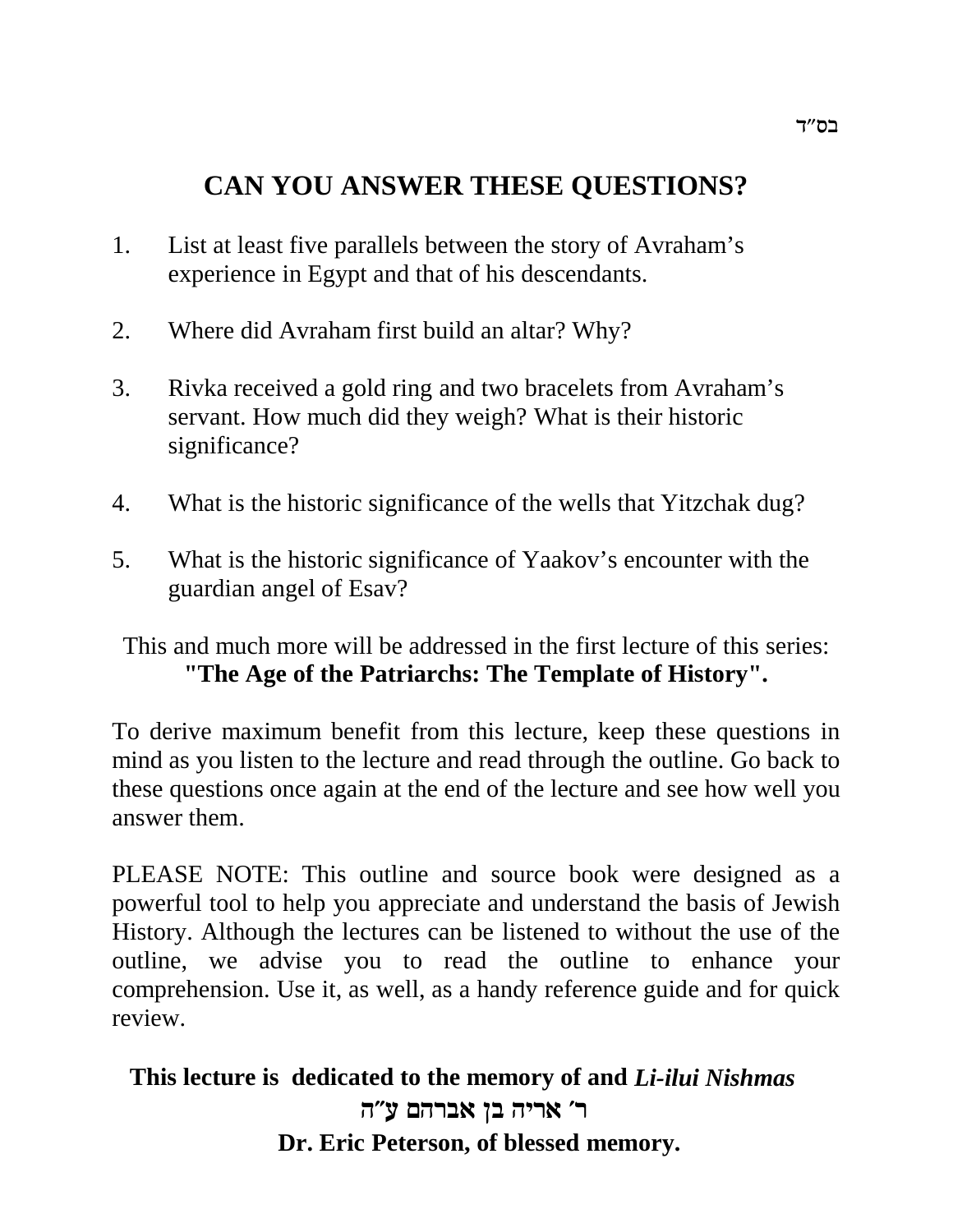### THE EPIC OF THE ETERNAL PEOPLE Presented by Rabbi Shmuel Irons

### Series XIV Lecture #1

### THE AGE OF THE PATRIARCHS: THE TEMPLATE OF HISTORY

#### $\mathbf{I}$ . The Experiences of the Patriarchs: The Blueprint For the Future

 $\mathsf{A}$ .

והכלל כי כל מה שהיה והוה ויהיה עד עולם הכל כלול בתורה מבראשית עד לעיני כל ישראל ולא הכללים בלבד אלא אפילו פרטיו של כל מיז ומיז ושל כל אדם בפרט וכל מה שאירע לו מיום הולדו עד סופו וכל גלגוליו וכל פרטי פרטיו וכן של כל בהמה וחיה וכל בעל חי שבעולם וכל עשב וצומח ודומם וכל פרטיהם פרטי פרטיהם בכל מין ומין ואישי המינים, ומה שיארע להם ושרשם וכן כל מה שכתוב באבות ומשה וישראל כלם הן בכל דור ודור שכולם מתגלגלים ניצוצותיהם בכל דור ודור כידוע, וכן כל מעשיהם מאדם הראשון עד סוף התורה הוא בכל דור ודור כידוע למבין, וכן הוא בכל אדם ואדם לבד. באור הגר״א לספרא דצניעותא פרק ה׳

It is a fundamental principle that all that is, was and will be for eternity is included in the Torah from Beraishis until L'Ainei Kol Yisrael. Not just the general pattern, but even the particulars of every specie and every individual person, every event from the day he was born until the day he dies, all of his reincarnations and all his particulars. This equally applies to every domesticated and wild animal and any living creature in the world and every grass and form of vegetation. Similarly, all that is written regarding the Patriarchs and Moshe and [Klal] Yisrael is all repeated throughout every generation, for the sparks of their spirituality are incarnated in every generation. Similarly, every act which is recorded from the time of Adam until the end of the Torah is actually recurring in every generation, as an astute person knows. It also occurs to every single person as well. The Gaon's Commentary to Sifra D'Tzniusa, Chapter 5

 $B<sub>1</sub>$ 

א״ר חייא רבה מתחלת ברייתו של עולם צפה הקב״ה בית המקדש בנוי, וחרב, ובנוי, בראשית ברא א-להים, הרי בנוי, היאך מה דאת אמר (ישעיה נא) לנטוע שמים וליסוד ארץ וגו׳, והארץ היתה תוהו ובוהו, הרי חרב, היך מה דאת אמר (ירמיה ד) | ראיתי את הארץ והנה תוהו ובוהו, ויאמר א-להים יהי אור הרי בנוי ומשוכלל לעתיד לבא, היאך מה דאת אמר (ישעיה ס) קומי אורי כי בא אורך, וכתיב (שם /ישעיהו ס'/) כי הנה החושך יכסה ארץ וגו'. בראשית רבה פרשה ב:ה

Rabbi Chiya Rabbah said: At the very beginning of creation, the Holy One, blessed be He, forsaw the Temple built, destroyed and rebuilt. "In the beginning G-d created" (Gen. 1:1) is alluding to the building of the Temple, just as it says (Isaiah  $51:16$ ), "... that I may plant the heavens, and lay the foundations of the earth, and say to Zion, You are My people." "And the earth was void and empty" (Gen. 1:2) is alluding to the destroyed Temple. "And G-d said, 'Let there be light" is alluding to the rebuilt and enhanced Temple of the future, just as it says (Isaiah 60:1), "Arise, shine; for your light has come, and the glory of the L-rd has risen upon you." And it is written (Ibid. 60:2), "For, behold, the darkness shall cover the earth, and thick darkness the people; but the L-rd shall arise upon you, and His glory shall be seen upon you." Medrash **Beraishis Rabbah 2:5**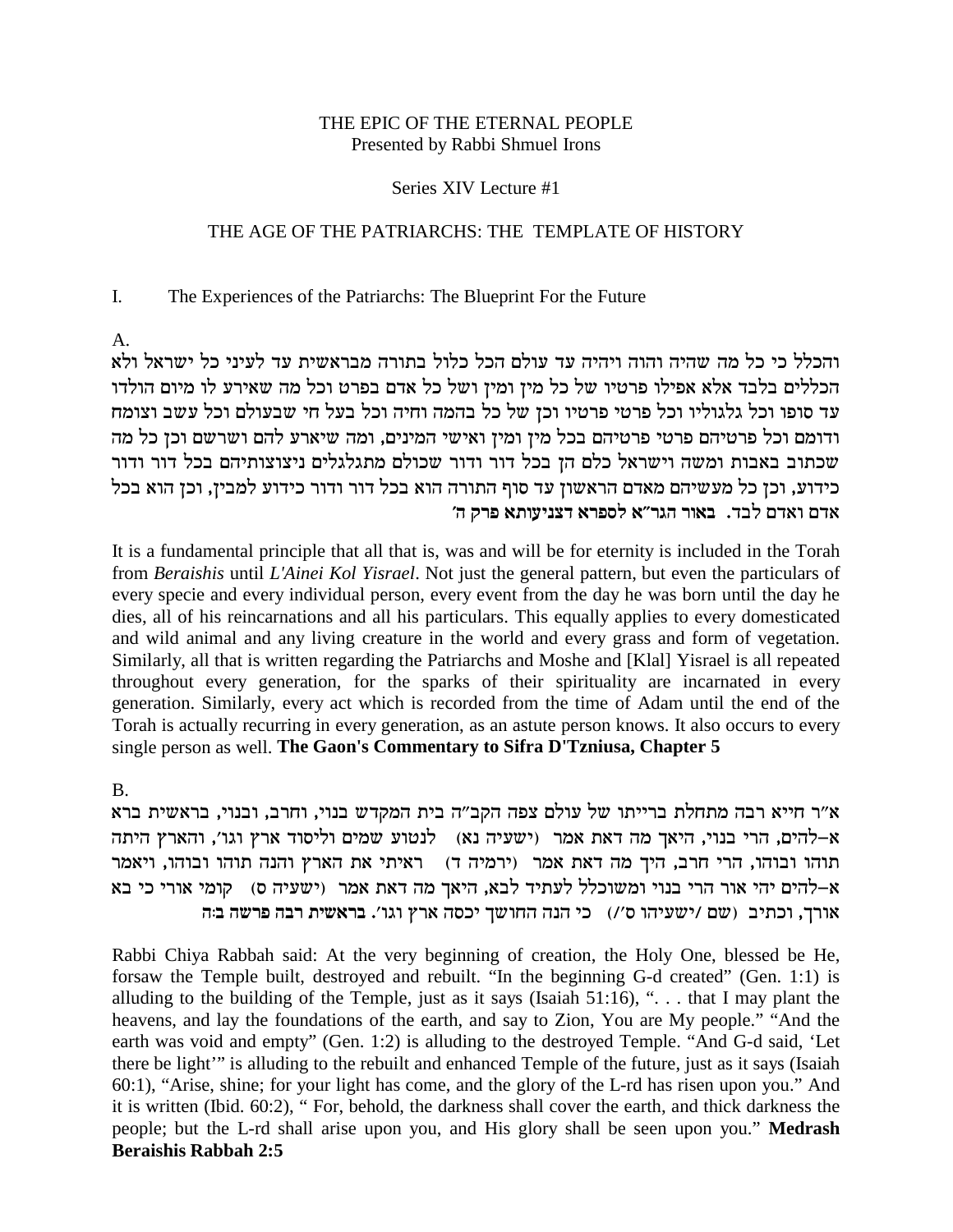**And he treated Abram well for her sake; and he had sheep, and oxen, and male donkeys, and menservants, and maidservants, and female donkeys, and camels. . . . And Pharaoh commanded his men concerning him; and they sent him away, and his wife, and all that he had. (Genesis 12:16, 20)** Rabbi Pinchas in the name of Rabbi Oshaiah Rabbah said: The Holy One, blessed be He, said to our forefather Abraham, "Go out and pave the way before your children." We find a parallel between everything that is written regarding Abraham and that which is written regarding his children: With regard to Abraham it is written (Gen. 12:10), "And

במדבר כ) וירדו אבותינו מצרימה באברהם כתיב לגור שם ובישראל כתיב לגור בארץ באנו) באברהם כתיב כי כבד הרעב בארץ כנען בישראל כתיב והרעב כבד בארץ באברהם כתיב ויהי כאשר הקריב בישראל כתיב ופרעה הקריב באברהם כתיב (בראשית יב) והרגו אותי ואותך יחיו ובישראל כתיב (שמות א) כל הבן הילוד היאורה תשליכוהו באברהם כתיב אמרי נא אחותי את למען ייטב לי בעבורך וגו' ובישראל כתיב וייטב א-להים למילדות באברהם כתיב ויהי כבוא אברם (מצרימה ובישראל כתיב (שם) אלה שמות בני ישראל הבאים מצרימה באברהם כתיב (בראשית יג ואברם כבד מאד במקנה ובישראל כתיב (תהלים ק"ה) ויוציאם בכסף וזהב באברהם כתיב ויצו עליו פרעה ובישראל כתיב ותחזק מצרים על העם באברהם כתיב וילך למסעיו ובישראל כתיב אלה מסעי בני ישראל: מדרש בראשית רבה מוּו

לאברם היטיב בעבורה ויהי לו צאן ובקר וגו׳ ויצו עליו פרעה אנשים וישלחו אותו ר׳ פנחס בשם רבי הושעיא רבה אמר אמר הקב״ה לאברהם אבינו צא וכבוש את הדרך לפני בניך את מוצא כל מה סכתוב באברהם כתיב בבניו באברהם כתיב (שם יב) ויהי רעב בארץ בישראל כתיב (שם מה) כי זה  $w$ שנתים הרעב בקרב הארץ באברהם כתיב (שם יב) וירד אברם מצרימה לגור שם ובישראל כתיב

of the L-rd shall rest upon him . . ." With what merit will he come? [With the merit of,] "And the spirit of G-d swept over the face of the waters", which is the merit of repentance, which is likened to water, as it says (Lam. 2:19), ". . . pour out your heart like water before the face of the L-rd . . ." **Medrash Rabbah Parshah 2:4**

**c:a dyxt dax ziy`xa yxcn** .jal mink ikty (a dki`) xn`py ,mink dlynpy Rabbi Shimon ben Lakish interpreted these verses as a reference to the exiles. "And the land was formless" (Gen. 1:2) is referring to the Babylonian exile, as it says (Jeremiah 4:23), "I looked on the earth, and, behold, it was formless . . ." The words, "and empty - *vavahu*" (Ibid.) is a reference to the Median exile, as it says (Esther 6:14), "And they hurried - *vayavhilu -* to bring Haman." The words, "and darkness" (Ibid.), refers to the Greek exile, as the Greeks darkened the eyes of Israel through their decrees, for they said to them, "Write upon the horn of the ox that you don't have a portion in the G-d of Israel." The words, "on the face of the deep waters" (Ibid.) refers to the exile of the evil kingdom, which is not fathomable, just like the deep waters. Just like the deep waters aren't fathomable, so too the evil. "And the spirit of G-d swept over" (Ibid.) is referring to the spirit of the king, Moshiach, just as it says (Isaiah 11:2), "And the spirit

 $C_{\cdot}$ ר"ש בן לקיש פתר קריא בגליות, והארץ היתה תהו זה גלות בבל שנאמר (ירמיה ד) - ראיתי את הארץ והנה תהו, ובהו זה גלות מדי (אסתר ו) | ויבהילו להביא את המן, וחושך זה גלות יון שהחשיכה עיניהם של ישראל בגזירותיהן שהיתה אומרת להם, כתבו על קרן השור שאין לכם חלק בא–להי ישראל, על פני תהום זה גלות ממלכת הרשעה שאין להם חקר כמו התהום מה התהום הזה אין לו חקר אף הרשעים כן, ורוח א-להים מרחפת זה רוחו של מלך המשיח, היאך מה דאת אמר ישעיה יא) ונחה עליו רוח ד', באיזו זכות ממשמשת ובאה, המרחפת על פני המים בזכות התשובה)

D.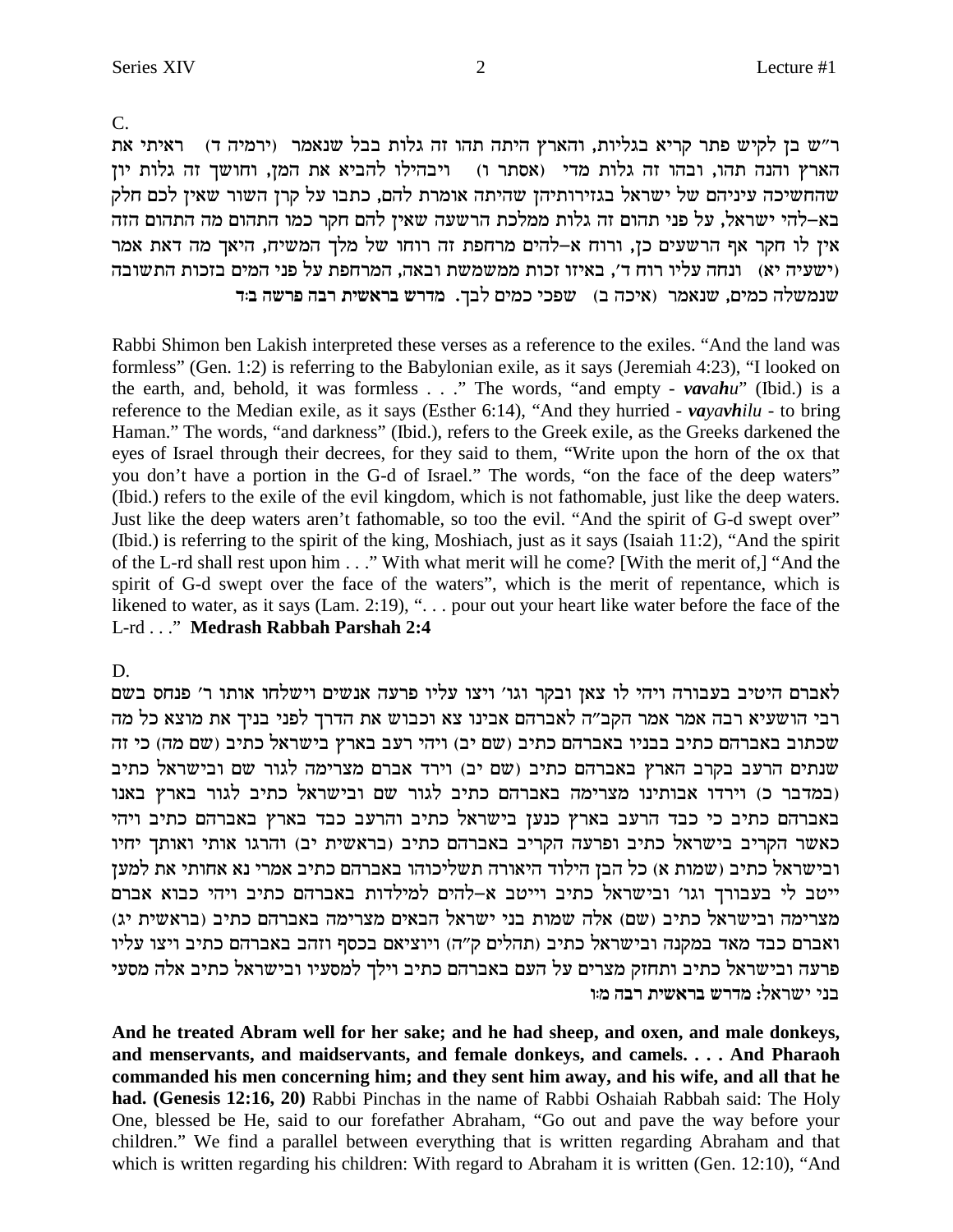there was a **famine** in the land . . ." With regard to Israel (Jacob) it is written (Gen. 45:6), "For these two years has the **famine** been in the land . . ." With regard to Abraham it is written (Gen. 12:10), ". . . and Abram **went down to Egypt** [to sojourn there] . . ." With regard to Israel it is written (Numbers 20:15), "How our fathers **went down to Egypt**, . . ." With regard to Abraham it is written (Gen. 12:10), ". . . **to sojourn there** . . ." With regard to Israel it is written (Gen. 47:4), "[They said moreover to Pharaoh,] **To sojourn in the land** we have come . . ." With regard to Abraham it is written (Gen. 12:10), ". . . for **the famine was severe in the land.**" With regard to Israel it is written (Gen. 43:1), "And **the famine was severe in the land**." With regard to Abraham it is written (Gen. 12:10), ". . . And it came to pass, when he **came near** [to enter to Egypt]." With regard to Israel it is written (Exodus 14:10)), "And when Pharaoh **came near** . . ." With regard to Abraham it is written (Gen. 12:12), ". . . and **they will kill me, but you they will keep alive.**" With regard to Israel it is written (Exodus 1:22), "... Every son who is born you shall **throw into the river, [and every daughter you shall let live**]." With regard to Abraham it is written (Gen. 12:13), "Say, I beg you, that you are my sister; that **it may be well** with me for your sake; . . ." With regard to Israel it is written (Exodus 1:20), "Therefore G-d dealt well with the midwives . . ." With regard to Abraham it is written (Gen. 12:14), "And it came to pass, that, when Abram **came to Egypt** . . ." With regard to Israel it is written (Exodus 1:1), "And these are the names of the sons of Israel, who **came to Egypt** . . ." With regard to Abraham it is written (Gen. 13:2), "And Abram was very rich (heavy) in cattle, in **silver, and in gold**." With regard to Israel it is written (Psalms 105:37), "And he brought them out with **silver and gold**; . . ." Regarding Abraham it is written (Gen. 12:20), "And Pharaoh **commanded his men concerning him; [and they sent him away**] . . ." With regard to Israel it is written (Exodus 12:33), "And the Egyptians **urged the people, [that they might send them out** of the land in haste;] . . ." Regarding Abraham it is written (Gen. 13:3), "And **he went on his journeys** [from the Negev to Beth-El, to the place where his tent had been at the beginning, between Beth-El and Hai]." With regard to Israel it is written (Numbers 33:1), "**These are the journeys of the people of Israel**, [which went forth out of the land of Egypt] . . ."**Midrash Bereishis Rabbah 40:6**

### E.

א״ר יהושע דסכנין סימן נתן לו הקב״ה לאברהם שכל מה שאירע לו אירע לבניו, כיצד בחר באברהם מכל בית אביו שנאמר אתה הוא ד׳ הא–להים אשר בחרת באברם והוצאתו מאור כשדים ושמת שמו 'אברהם (נחמיה ט) ובחר בבניו משבעים אומות שנאמר כי עם קדוש אתה לד' א-להיך ובך בחר ד ,א–להיך להיות לו לעם סגולה מכל העמים אשר על פני האדמה (דברים יד) לאברהם נאמר לך לך ולבניו נאמר אעלה אתכם מעני מצרים אל ארץ הכנעני והחתי והאמורי והפרזי והחוי והיבוסי אל , ארץ זבת חלב ודבש (שמות ג) , לאברהם נאמר ואברכך ואגדלה שמך והיה ברכה ואברכה מברכיך ולבניו נאמר יברכך ד' (במדבר ו), לאברהם נאמר ואעשך לגוי גדול ולבניו נאמר ומי גוי גדול ודברים ד) אברהם כתיב בו אחד היה אברהם (יחזקאל לג) וישראל ומי כעמך ישראל וגו׳ (דברי) הימים א יז), לאברהם נאמר ויהי רעב בארץ וירד אברם מצרימה לגור שם כי כבד הרעב בארץ, ולבניו כיון ששבו למצרים והרעב היה בארץ (בראשית מג), אברהם ע"י הרעב ירד למצרים ואף בניו על ידי הרעב ירדו למצרים שנאמר וירדו אחי יוסף עשרה לשבור בר ממצרים (בראשית מב), אברהם כשירד נזדווגו לו המצרים ויראו המצרים את האשה כי יפה היא מאד, אף לבניו הבה נתחכמה לו פז ירבה והיה כי תקראנה מלחמה ונוסף גם הוא על שונאינו ונלחם בנו ועלה מן הארץ ושמות א), אברהם נזדווגו לו ארבעה מלכים אף לישראל עתידין כל המלכים להתרגש עליהם) שנאמר (תהלים ב) למה רגשו גוים ולאמים יהגו ריק ואומר יתיצבו מלכי ארץ ורוזנים נוסדו יחד על ד׳ ועל משיחו, מה אברהם יצא הקב״ה ונלחם בשונאיו שנ׳ (ישעיה מא)  $\alpha$ י העיר ממזרח צדק יקראהו לרגלו יתן לפניו גוים ומלכים ירד יתן כעפר חרבו כקש נדף קשתו, אף כך עתיד הקב"ה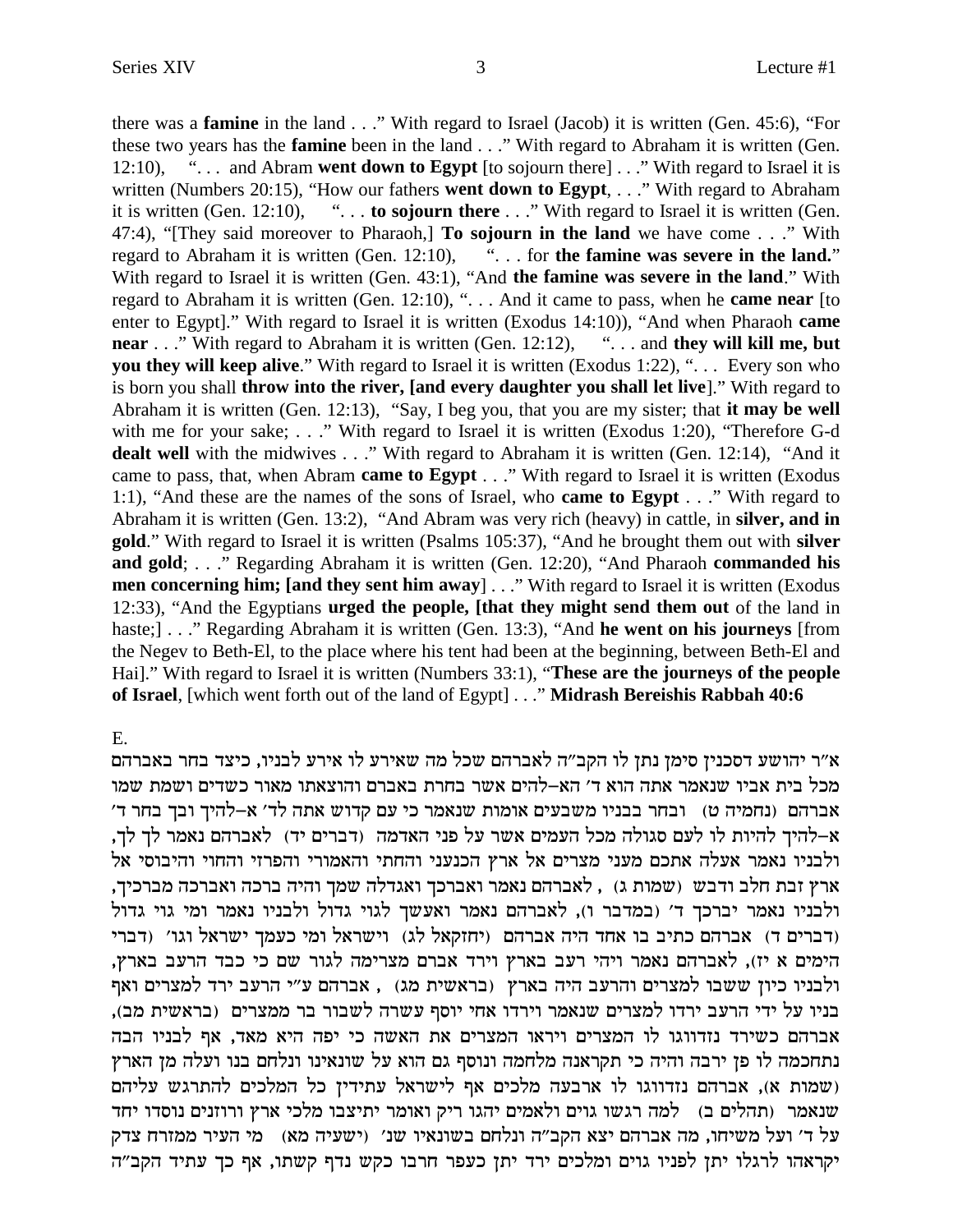## לעשות לבניו שנאמר ויצא ה׳ ונלחם בגוים ההם כיום הלחמו ביום קרב (זכריה יד) . מדרש תנחומא **h oniq jl jl zyxt (`yxe)**

Rabbi Yehoshua of Sakhnin said: The Holy One, blessed be He, gave a [prognostic] sign to Abraham, that everything that would happen to him would happen to his children. In which manner? Abraham was chosen from amongst his father's entire family, as it says (Nehemiah 9:7), "You are the **L-rd the G-d, who chose Abram**, and brought him out of Ur of the Chaldeans, and gave him the name of Abraham." And He chose his children from amongst the seventy nations, as it says (Deut. 14:2), "For you are a holy people to the L-rd your G-d, and the **L-rd has chosen you to be a special people to Himself**, above all the nations that are upon the earth." To Abraham it was stated (Gen. 12:1), "**Get out** [from your country, and from your family, and from your father's house, to a land that I will show you]." To his children it was stated (Exodus 3:17), "And I have said, I will **bring you out** of the affliction of Egypt to the land of the Canaanites, and the Hittites, and the Amorites, and the Perizzites, and the Hivites, and the Jebusites, to a land flowing with milk and honey." To Abraham it was stated (Gen. 12:2,3), "[And I will make of you a great nation], and **I will bless you**, and make your name great; and you shall be a blessing; And I will bless those who bless you . . ." To his children it was stated (Numbers 6:24), "**The L-rd bless you**, [and keep you]." To Abraham it was stated (Gen. 12:2), "And I will make of you **a great nation**, . . ." To his children it was stated (Deut. 4:8), "And **what nation is there so great** . . ." Regarding Abraham it was stated (Ezekiel 33:24), "**Abraham was one (unique) man**, [and he inherited the land]; . . ." Regarding his children it was stated (Chronicles I 17:21), "And **what nation in the earth is like your people** Israel, . . ." Regarding Abraham it was stated (Genesis 12:10), "And there was **a famine in the land**; and Abram went down to Egypt to sojourn there; for the famine was severe in the land." Regarding his children, since they [were destined to] return to Egypt, "**there was a [severe] famine in the land**." (Gen. 43:1) Abraham went down to Egypt **because of a famine**, and his children also went down to Egypt **because of a famine**, as it is stated (Gen. 42:3), "And Joseph's ten brothers went down to buy grain in Egypt." As soon as Abraham went down, the Egyptians **began to contend with him** (Gen. 12:14), "And it came to pass, that, when Abram came to Egypt, the Egyptians saw the woman that she was very pretty." This also occurred to his children, [as it says} Exodus 1:8, 9, 10), "[And there arose up a new king over Egypt, who knew not Joseph. And he said to his people,] Behold, the people of the children of Israel are more and mightier than we; Come on, **let us deal wisely with them**; lest they multiply, and it may come to pass, that, when there would be any war, they should join our enemies, and fight against us; and so get them out of the land." Just as **Abraham contended with the four kings**, so too is **Israel destined that all of the kings will rage against them** as it says (Psalms 2:1, 2), "Why do the nations rage, and the peoples mutter a vain thing? The kings of the earth set themselves, and the rulers take counsel together, against the L-rd, and against his anointed . . ." Just as the Holy One, blessed be He, went out to fight against the enemies of Abraham, as it says (Isaish 41:2), "Who raised up one from the east whom righteousness met wherever he set his foot, gave the nations before him, and made him rule over kings? **His sword make them as dust, his bow as driven stubble**," so too is the Holy One, blessed be He, destined to act towards his children, as it says (Zechariah 14:3), "Then shall the L-rd go forth, **and fight against those nations**, as when he fought in the day of battle."**Midrash Tanchuma (Warsaw) Parshas Lech Lecha, Siman 9**

### F.

ויעבר אברם בארץ עד מקום שכם אומר לך כלל תבין אותו בכל הפרשיות הבאות בענין אברהם יצחק ויעקב, והוא ענין גדול, הזכירוהו רבותינו בדרך קצרה, ואמרו (תנחומא ט) כל מה שאירע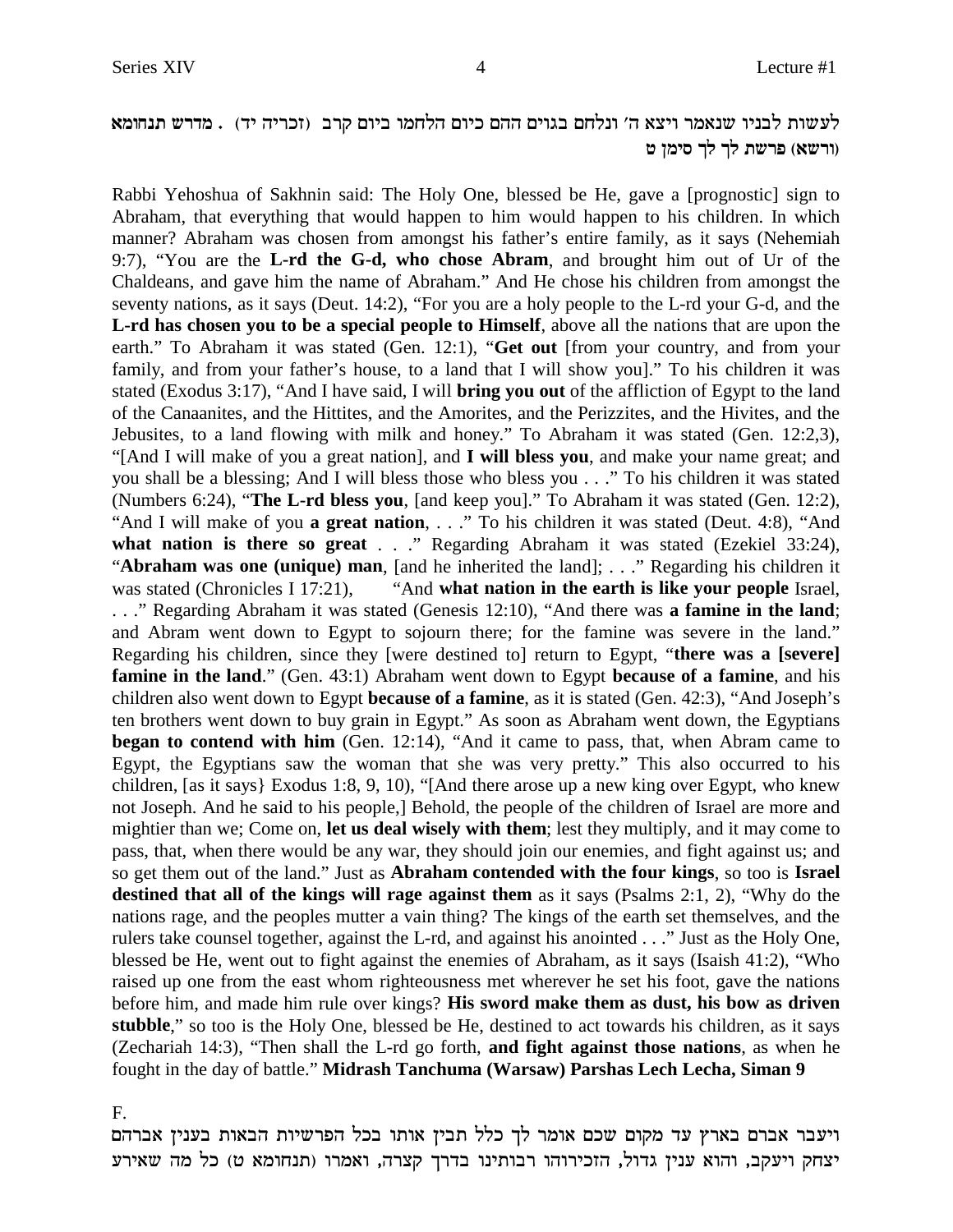לאבות סימן לבנים, ולכן יאריכו הכתובים בספור המסעות וחפירת הבארות ושאר המקרים, ויחשוב החושב בהם כאלו הם דברים מיותרים אין בהם תועלת, וכולם באים ללמד על העתיד, כי כאשר יבוא המקרה לנביא משלשת האבות יתבונן ממנו הדבר הנגזר לבא לזרעו: ודע כי כל גזירת עירין כאשר תצא מכח גזירה אל פועל דמיון, תהיה הגזרה מתקיימת על כל פנים – ולכן יעשו הנביאים מעשה בנבואות כמאמר ירמיהו שצוה לברוך והיה ככלותך לקרוא את דברי הספר הזה תקשור עליו אבן והשלכתו אל תוך פרת ואמרת ככה תשקע בבל וגו׳ (ירמיה נא:סג,סד) וכן ענין אלישע בהניחו זרועו על הקשת (מ"ב יג:טז –יז), ויאמר אלישע ירה ויור ויאמר חץ תשועה לד' וחץ תשועה בארם ונאמר שם (פסוק יט) ויקצוף עליו איש הא–להים ויאמר להכות חמש או שש פעמים אז הכית את ארם עד כלה ועתה שלש פעמים תכה את ארם: ולפיכך החזיק הקב"ה את אברהם בארץ ועשה לו דמיונות בכל העתיד להעשות בזרעו, והבן זה – ואני מתחיל לפרש הענינים בפרט בפסוקים בעזרת השם: פירוש הרמב״ו לבראשית יבוו

And Abram passed through the land to the place of Shechem,  $\dots$  I am about to tell you an [important] principle. Apply it to all of the forthcoming sections regarding Abraham, Isaac and Jacob. It is a significant idea. Our Rabbis mentioned it briefly and said (Tanchuma 9), "Everything that happened to the Patriarchs is a prognostic sign for their children." For that reason, Scripture elaborates on their travels, the digging of wells, and other occurrences. [A casual reader] would think that these are superfluous, without any benefit. [But] they all came to teach us regarding the future; for when a happening occurs to a Patriarchic prophet, one should give serious thought to the event that is alluded to that has been decreed upon their posterity.

You should know that whenever decrees of the Divine powers emerge from mere thought into [symbolic] action, the decree will be fulfilled [without annulment]. For that reason, the prophets will take some [symbolic] action to fulfill their prophecy, as is evident with Jeremiah who commanded Baruch (Jeremiah 51:63, 64), "And it shall be, when you have finished reading this book, that you shall bind a stone to it, and cast it into the midst of Euphrates; And you shall say, 'Thus shall Babylon sink, and shall not rise from the evil that I will bring upon her; and they shall be weary.' Thus far are the words of Jeremiah." Similarly when Elisha put his arm on the bow (Kings II 13:16-17), "And he said to the king of Israel, 'Put your hand upon the bow.' And he put his hand upon it; and Elisha put his hands upon the king's hands. And he said, 'Open the window eastward.' And he opened it. Then Elisha said, 'Shoot.' And he shot. And he said, 'The arrow of the L-rd's deliverance, and the arrow of deliverance from Aram; for you shall strike the Arameans in Aphek, till you have consumed them." And it is stated there (ibid. 19), "And the man of G-d was angry with him, and said, 'You should have struck five or six times; then you would have struck Aram till they had been consumed; whereas now you shall strike Aram only three times." For that reason, the Holy One, blessed be He, supported Abraham on earth and effected on his behalf events that resembled the future events of his posterity. Give thought to this. With G-d's help, I will begin to explain these ideas in particular in my explanation of the verses. Commentary of Ramban to Genesis 12:6

 $\Pi$ . Avraham's Arrival in Canaan

Shechem  $\mathbf{A}$ .

וַיַּעֲבֹר אַבְרָם בָּאָרֶץ עַד מִקוֹם שִׁכֶם עַד אֵלוֹן מוֹרֶה וְהַכִּנַעֲנִי אָז בָּאָרֶץ: [יֵיֲרָא ד' אֶל אַבְרָם  $(1)$ וַיֹּאמֶר לְזַרְעֵךְ אֶתֶּן אֶת הָאֶרֶץ הַזֹּאת וַיִּבְן שֵׁם מְזַבֶּחַ לַד' הַנִּרְאָה אֲלָיו: בראשית יבור-ז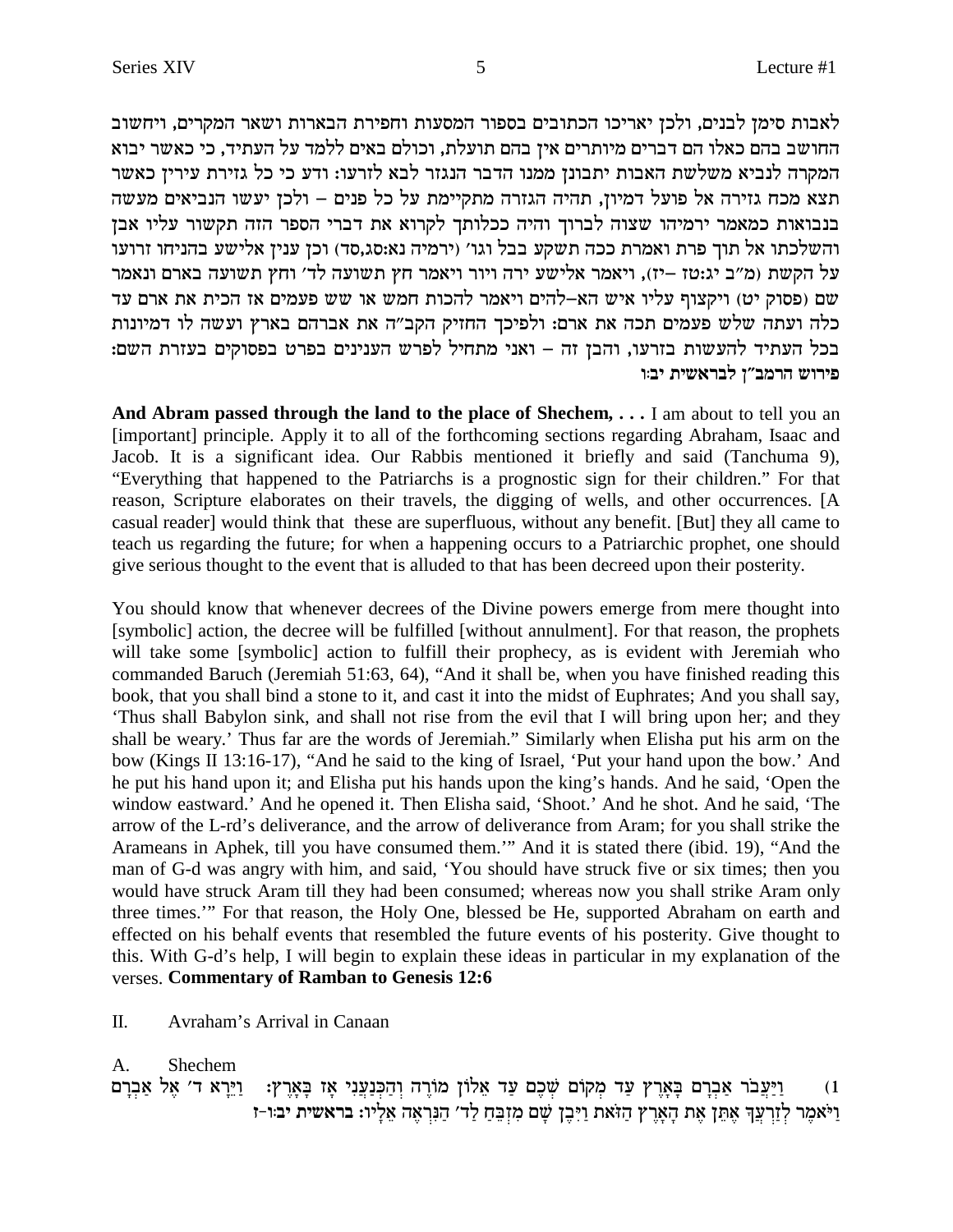And Abram passed through the land to the place of Shechem, to the terebinth (plains) of Moreh. And the Canaanite was then in the land. And the L-rd appeared to Abram, and said, To your seed will I give this land; and there he built an altar to the L-rd, who appeared to him. Genesis 12:6-7

עד מקום שכם. להתפלל על בני יעקב כשיבאו להלחם בשכם: אלון מורה. הוא שכם, הראהו  $(2)$ הר גריזים והר עיבל ששם קבלו ישראל שבועת התורה: רש"י שם

To the place of Shechem: To pray on behalf of the sons of Jacob at the time that they would fight in Shechem. to the terebinth (plains) of Moreh: This is [adjacent to] Shechem. He showed him Mount Gerizzim and Mount Ebal, where Israel would accept the oath that bound them to observe the Torah. Rashi, ibid.

אַז יִבְנֶה יְהוֹשָׁעַ מְזִבְּחַ לַד׳ אֲ–לֹהֵי יִשְׂרָאֵל בִּהָר עֵיבָל: כַּאֲשֶׁר צַוָּה מֹשֶׁה עַבֵד–ד׳ אֶת בְּנֵי  $(3)$ יִשְׂרָאֵל כַּבְּתוּב בְּסֵפֶר תּוֹרַת מֹשֶׁה מִזְבַּח אֲבָנִים שְׁלֵמוֹת אֲשֶׁר לֹא הֵנִיף עֲלֵיהֶן בַּרְזֶל וַיַּעֲלוּ עָלָיו עֹלוֹת<br>לַד׳ וַיִּזְבְחוּ שְׁלָמִים: יהושע חּל-לֹא

Then Joshua built an altar to the L-rd G-d of Israel in Mount Ebal, As Moses the servant of the L-rd commanded the people of Israel, as it is written in the Book of the Torah of Moses, an altar of whole stones, over which no man has lifted up any iron; and they offered on it burnt offerings to the L-rd, and sacrificed peace offerings. Joshua 8:30-31

ויעבור אברם בארץ עד מקום שכם – היא עיר שכם, כן זה שם המקום ההוא ושכם בן חמור  $(4)$ על שם עירו נקרא וכתב רש״י נכנס לתוכה עד מקום שכם להתפלל על בני יעקב כשיבואו מן השדה עצבים ונכון הוא ואני מוסיף כי החזיק אברהם במקום ההוא תחלה, וקודם שנתן לו את הארץ, נרמז לו מזה כי בניו יכבשו המקום ההוא תחלה קודם היותם זוכים בו, וקודם היות עון יושב הארץ שלם להגלותם משם ולכן אמר והכנעני אז בארץ וכאשר נתן לו הקב״ה הארץ במאמר, אז נסע משם ונטע אהל בין בית אל ובין העי, כי הוא המקום אשר כבש יהושע בתחלה: פירוש הרמב״ן לבראשית יבוו

And Abram passed through the land to the place of Shechem . . . (Gen. 12:6) This is the city of Shechem and it is also the name of the general area. Shechem, the son of Chamor, was given that name because of the city [that preceded him]. Rashi writes that [Abraham] entered the land [and continued to travell until he came to the place of Shechem, in order to pray for the children of Jacob that would come from the field saddened [at what had occurred to their sister]. This is correct. I would like to add that [the fact that] Abraham first took hold of that place, before he was given the land, was meant as a hint that his descendants would conquer that area first, before he would have rights to it and before the [quota of] sins of the inhabitants of the land had been met so that they would be forced to be exiled from there. For that reason does it say (ibid.), "... And the Canaanite was then in the land." As soon as the Holy One, blessed be He, verbally gave him the land, he then traveled from there and pitched his tent between Beth El and HaAi, for this was the first place that Joshua conquered. Commentary of Ramban to Genesis 12:6

Between Beth El and HaAi, **B.** 1) וַיַּעְתֵּק מִשָּׁם הָהָרָה מִקֶּדֶם לְבֵית אֵל וַיֵּט אָהֲלֹה בֵּית אֵל מִיָּם וְהָעַי מִקֶּדֶם וַיִּבֶץ שָׁם מִזְבֵּחַ לַד׳ וַיִּקְרָא בשם ד': בראשית יב:ח

And he moved from there to a mountain in the east of Beth-El, and pitched his tent, having Beth-El on the west, and Hai on the east; and there he built an altar to the L-rd, and called upon the name of the L-rd. Genesis 12;8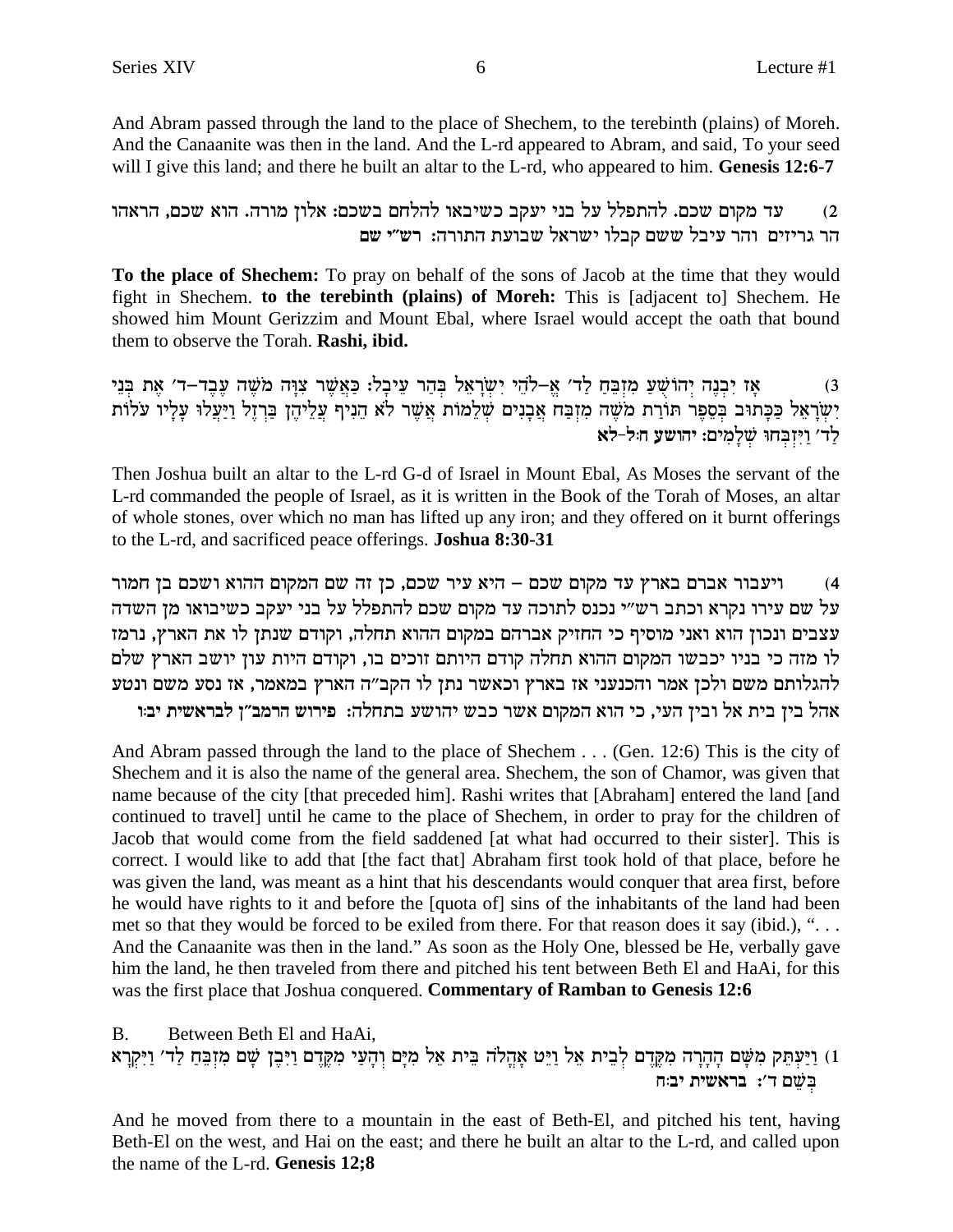ויבן שם מזבח. נתנבא שעתידין בניו להכשל שם על עון עכן, והתפלל שם עליהם:  $(2)$ 

And there he built an altar: He prophecied that in the future his descendants would stumble there [in that area] because of the sin of Achan and he prayed there on their behalf. Rashi ibid.

אמר רבי אלעזר: לעולם יקדים אדם תפלה לצרה, שאילמלא הקדים אברהם תפלה לצרה בין  $(3)$ בית אל ובין העי לא נשתייר משונאיהן של ישראל שריד ופליט. סנהדרין מד:

R. Elazar said: One should always offer up prayer before misfortune comes; for had not Avraham anticipated trouble by prayer between Beth-el and Ai (see Gen. 12:8 - He pitched his tent, having Beth-el on his west, and Ai on the east, and he builded an altar to the L-rd and called upon the name of the L-rd.) there would not have remained of Israel's sinners a remnant or a survivor. Sanhedrin 44b

ויעתק משם ההרה – נעתק מאותו מקום שבנה המזבח ובא אל הר המוריה ובנה מזבח פעם  $(4)$ אחרת, להורות כי שם עתידים ישראל להקריב העולה והשלמים בבית המקדש, והתפלל שם גם כן להורות (ישעיה נו) כי ביתי בית תפלה יקרא לכל העמים, זהו שאמר ויבן שם מזבח לד׳ ויקרא בשם ד׳. רבינו בחיי לבראשית יב:ח

And he moved from there to a mountain in the east of Beth-El, and pitched his tent, having Beth-El on the west, and Hai on the east; and there he built an altar to the L-rd, and called upon the name of the L-rd. (Genesis 12;8): "And he moved from there" i.e. from the place where he [originally] built an altar (Shechem) and came to Mount Moriah and built an altar there for a second time. This teaches us that Israel is destined to sacrifice the burnt offerings and peace offerings in the Bais HaMikdash (Temple). He prayed there to indicate that (Isaiah 56:7), "My house shall be called a house of prayer for all peoples." This is what is meant by the phrase, "and there he built an altar to the L-rd, and called upon the name of the L-rd." Rabbainu Bachya, Genesis 12:8

 $\mathcal{C}$ .

#### וַיִּסַע אַבְרַם הַלוֹךְ וַנַסוֹעַ הַנֵּגְבָה. בראשית יב:ט  $(1)$

And Abram journeyed, going on still toward the Negev. Genesis 12:9

הלוך ונסוע. לפרקים יושב כאן חדש או יותר ונוסע משם, ונוטה אהלו במקום אחר, וכל  $(2)$ מסעיו הנגבה, ללכת לדרומה של ארץ ישראל, והיא לצד ירושלים . . . רש"י שם

And Abram journeyed, going on still toward the Negev: At times he would stay in a place for a month or more and then journey on from there and pitch his tent in another place. And all of his journeys were towards the Negev, i.e. towards the south of Eretz Yisrael, which is towards Jerusalem. Rashi, ibid.

הנגבה כתב רבינו שלמה ללכת לדרומה של ארץ ישראל, והוא בחלק של בני יהודה שנטלו  $(3)$ בדרומה של ארץ ישראל וכן לעתיד לבא בבניו, שנאמר (שופטים א ב) יהודה יעלה בתחלה: רמב"ן לבראשית יב:ט

Rabbainu Shlomo wrote that [Abraham] traveled towards the south of the land of Israel, which is in the portion of the descendants Judah (Yehudah), who took [their portion] in the south of the land of Israel. So too did the events unfold for his descendants in the future, as it says (Judges 1:2), "And the L-rd said, 'Judah shall go up; behold, I have delivered the land into his hand." **Ramban to Genesis 12:9**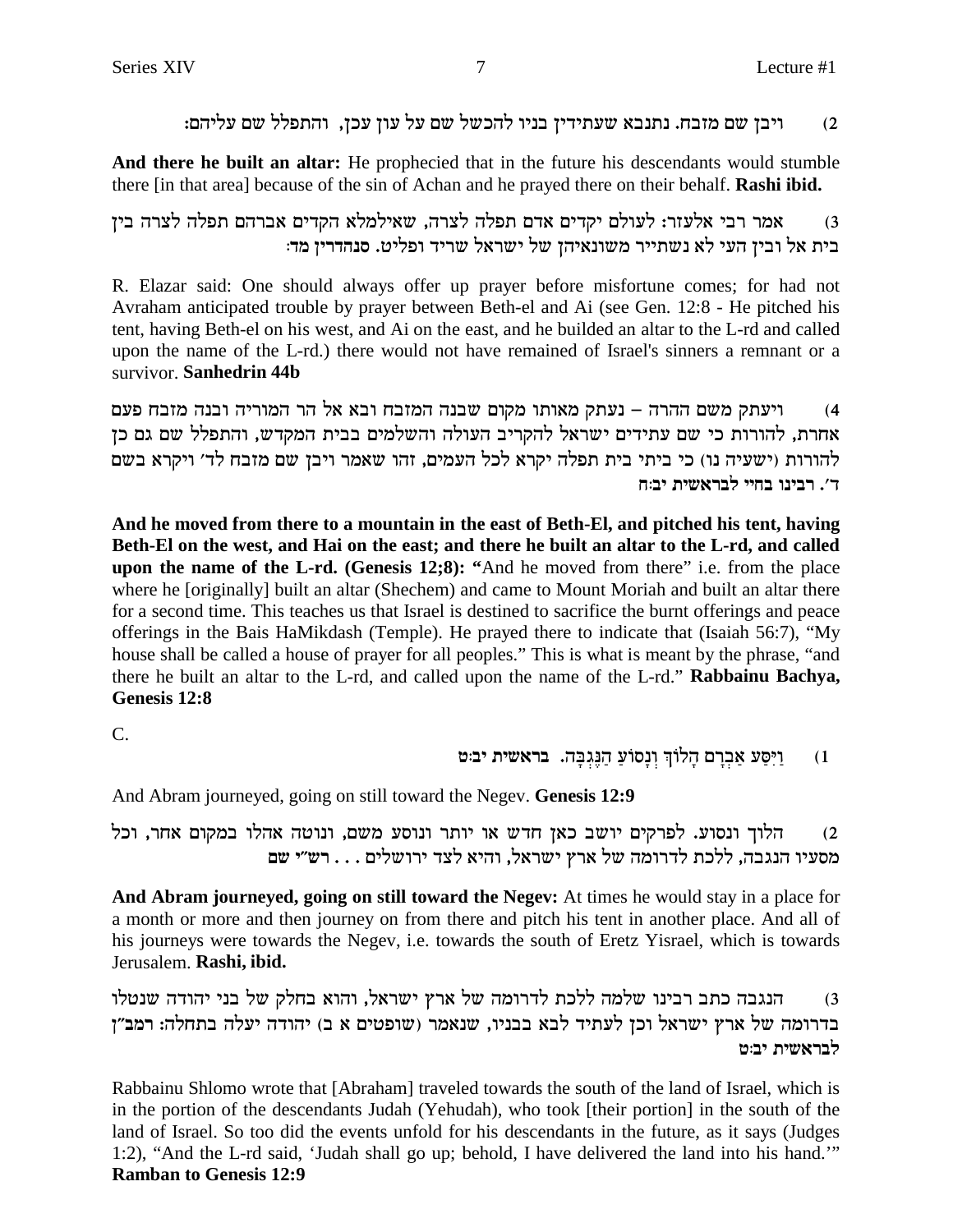וַיַּעֲל מֹשֶׁה מֵעֲרָבֹת מוֹאָב אֵל הַר נְבוֹ רֹאשׁ הַפְּסְגָּה אֲשֶׁר עַל פְּנֵי יְרֵחוֹ וַיַּרְאֶהוּ ד׳ אֶת כָּל הָאָרֶץ  $(4)$ אֶת הַגִּלְעָד עַד דָן: וְאֶת כָּל נַפְתָּלִי וְאֶת אֶרֶץ אֶפְרַיִם וּמְנַשֵּׁה וְאֶת כָּל אֲרֵץ יְהוּדָה עַד הַיָּם הָאַחֲרוֹן: וְאֵת הַנֵּגֵב וְאֶת הַכְּכֵּר בִּקְעַת יָרְחֹוֹ עִיר הַתְּמַרִים עַד צֹעֲר: דברים לג:א-ג

And Moses went up from the plains of Moab to the Mountain of Nebo, to the top of Pisgah, that is opposite Jericho. And the L-rd showed him all the land of Gilead, to Dan, And all Naphtali, and the land of Ephraim, and Manasseh, and all the land of Judah, as far as the utmost sea, And the Negev, and the plain of the valley of Jericho, the city of palm trees, as far as Zoar. Deut.  $34:1 - 3$ 

ואת הנגב. ארץ הדרום. דבר אחר, מערת המכפלה, שנאמר ויעלו בנגב ויבא עד חברון  $(5)$ (במדבר יג, כה.): רש״י שם

The Negev: The land of the south. Another interpretation: The cave of Machpelah, as it says (Number 13:25), "And they went up to the Negev and they came to Hebron." Rashi, ibid.

Ш. The Egyptian Experience

 $A<sub>1</sub>$ 

ויהי רעב בארץ הנה אברהם ירד למצרים מפני הרעב לגור שם להחיות נפשו בימי הבצורת, והמצרים עשקו אותו חנם לקחת את אשתו, והקב"ה נקם נקמתם בנגעים גדולים, והוציאו משם במקנה בכסף ובזהב, וגם צוה עליו פרעה אנשים לשלחם: ורמז אליו כי בניו ירדו מצרים מפני הרעב לגור שם בארץ, והמצרים ירעו להם ויקחו מהם הנשים כאשר אמר (שמות א כב) וכל הבת תחיון, והקב״ה ינקום נקמתם בנגעים גדולים עד שיוציאם בכסף וזהב וצאן ובקר מקנה כבד מאד, והחזיקו בהם לשלחם מז הארץ לא נפל דבר מכל מאורע האב שלא יהיה בבנים והעניז הזה פרשוהו בבראשית רבה (מ:ו) רבי פנחס בשם רבי אושעיא אמר, אמר הקב״ה לאברהם צא וכבוש את הדרך לפני בניך, ואתה מוצא כל מה שכתוב באברהם כתוב בבניו, באברהם כתוב ויהי רעב בארץ, בישראל כתיב (להלן מה:ו) כי זה שנתים הרעב בקרב הארץ: רמב"ן לבראשית יב:י

And there was a famine in the land: (Gen. 12:10) Behold Abraham went down to Egypt because of the famine, to temporarily dwell there in order to sustain his life during the period of drought. The Egyptians mistreated him unjustly and took away his wife. The Holy One, blessed be He, revenged them through great plagues and he sent them away from there with live stock, silver and gold. In addition, Pharaoh also commanded [his] men to send them out. With this, He hinted to him that his descendants would go down to Egypt because of a famine and dwell there, in the land, and that the Egyptians would mistreat them and [attempt] to take away their women, as it says (Exodus 1:22), "... and every daughter you shall let live." And the Holy One, would seek their revenge through great plagues until He would take them out with silver and gold, and great herds of sheep and cattle, and they took hold of them to send them out. There was nothing in the original event of the Patriarch that did not occur to his descendants. This idea is explained in the Midrash Bereishis Rabbah (8:6): Rabbi Pinchas in the name of Rabbi Oshaiah Rabbah said: The Holy One, blessed be He, said to our forefather Abraham, "Go out and pave the way before your children." We find a parallel between everything that is written regarding Abraham and that which is written regarding his children: With regard to Abraham it is written (Gen. 12:10), "And there was a **famine** in the land . . ." With regard to Israel (Jacob) it is written (Gen. 45:6), "For these two years has the **famine** been in the land . . ." **Ramban, Gen. 12:10**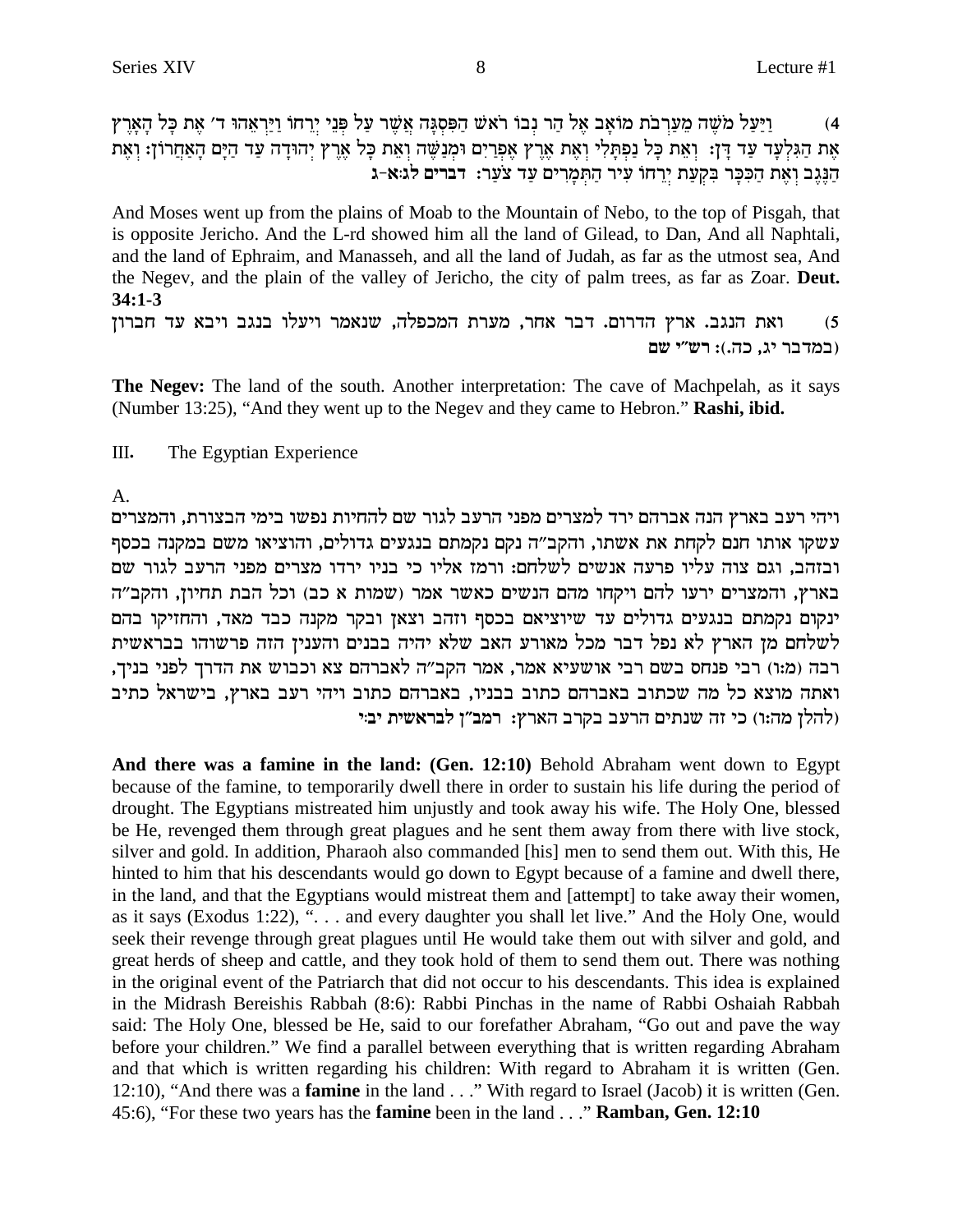B.

# וכבר הוציא שרה מביתו בנגעים גדולים שהביא עליו, ונצח אברהם לבדו המלכים הגדולים, וכל זה בעזרת א–ל ש–די השם הנודע לאבות , וככה יעשה בבנים. פירוש הרמב"ן לשמות גויג

Pharaoh had already released Sarah from his house through the great plagues which He had brought upon him, and Abraham had defeated singlehandedly great kings. All of this was through the assistance of "E-1 Sha-dai" (the Almighty One), the name which was known to the Patriarchs. He will do the same for [their] descendants. Ramban to Exodus 3:13

 $IV.$ Avraham and the World Powers

A.

```
1)<br>1) - וַיִּשְׁמַע אַבְרָם כִּי נִשְׁבָּה אָחִיו וַיָּרֶק אֶת−חֲנִיכָיו יְלִידֵי בֵיתוֹ שְׁמֹנָה עָשָׂר וּשְׁלֹשׁ מֵאוֹת וַיִּרְדֹף<br>עַד−דֶן: בראשית יד:יד
```
And when Abram heard that his brother was taken captive, he armed his trained servants, born in his own house, three hundred and eighteen, and pursued them to Dan. Genesis 14:14

עד דן. שם תשש כחו, שראה שעתידין בניו להעמיד שם עגל (סנהדרין צו.): רש"י שם  $(2)$ 

There his strength waned, for he foresaw that his descendants would set up a [golden] calf there. Rashi, ibid.

 $\mathbf{B}$ 

ויהי בימי אמרפל מלך שנער המעשה הזה אירע לאברהם להורות כי ארבע מלכיות תעמודנה למשול בעולם ובסוף יתגברו בניו עליהם ויפלו כלם בידם, וישיבו כל שבותם ורכושם והיה הראשון מהם מלך בבל, כי כן העתיד, כדכתיב (דניאל ב:לח) אנת הוא רישא די דהבא ואולי "אלסר" שם עיר במדי או בפרס ו"עילם", בעיר ההיא המלך מלך יון, הוא המלך הראשון, ומשם נתפשט מלכותו כשנצח דריוש וכבר הזכירו זה רבותינו (ע"ז י) רבי יוסי אומר שש שנים מלכו בעילם, ואחר כך נתפשטה מלכותם בכל העולם כולו ו״מלך גוים״ המלך על עמים שונים אשר שמוהו עליהם לראש ולקצין, רמז למלך רומי אשר המלך על עיר מקובצת מעמים רבים, כיתים ואדום ויתר גוים: וכך אמרו בבראשית רבה (מב ב) אמר רבי אבין, כשם שפתח בארבע מלכיות, כך אינו חותם אלא בארבע מלכיות וכו' ושם עוד (מב ד, בשינוי לשון) ויהי בימי אמרפל מלך שנער, זו בבל אריוך מלך אלסר, זו מדי, כדרלעומר מלך עילם, זו יון, ותדעל מלך גוים, זו מלכות אדום שהיא מכתבת טירוניא מכל אומות העולם: רמב״ו לבראשית יד:א

And it came to pass in the days of Amraphel king of Shinar . . . (Gen. 14:1): This incident happened to Abraham to teach us that four kingdoms would arise to rule over the world. Eventually, [Abraham's] descendants would overpower them (the four kingdoms), they would all fall defeated through the hands [of Abraham's descendants], and they would return all of the captives and wealth which they plundered. The first one of them was the king of Bavel. So too would it be in the future, as it is written (Daniel 2:38), "You [Nebuchadnezzer, king of Babylon,] are this head of gold." Perhaps, Ellasar is a name of a city in Medea or Persia. And Elam was the city in which the king of Greece ruled. He (Alexander) was the first king and from there did his kingdom spread out when he defeated Darius. Our Rabbis have already mentioned this (Avodah Zarah 10a): Rabbi Yosei said, Six years did the Greeks reign in Elam and thereafter their dominion extended universally. "King of nations", the king who ruled over various nations who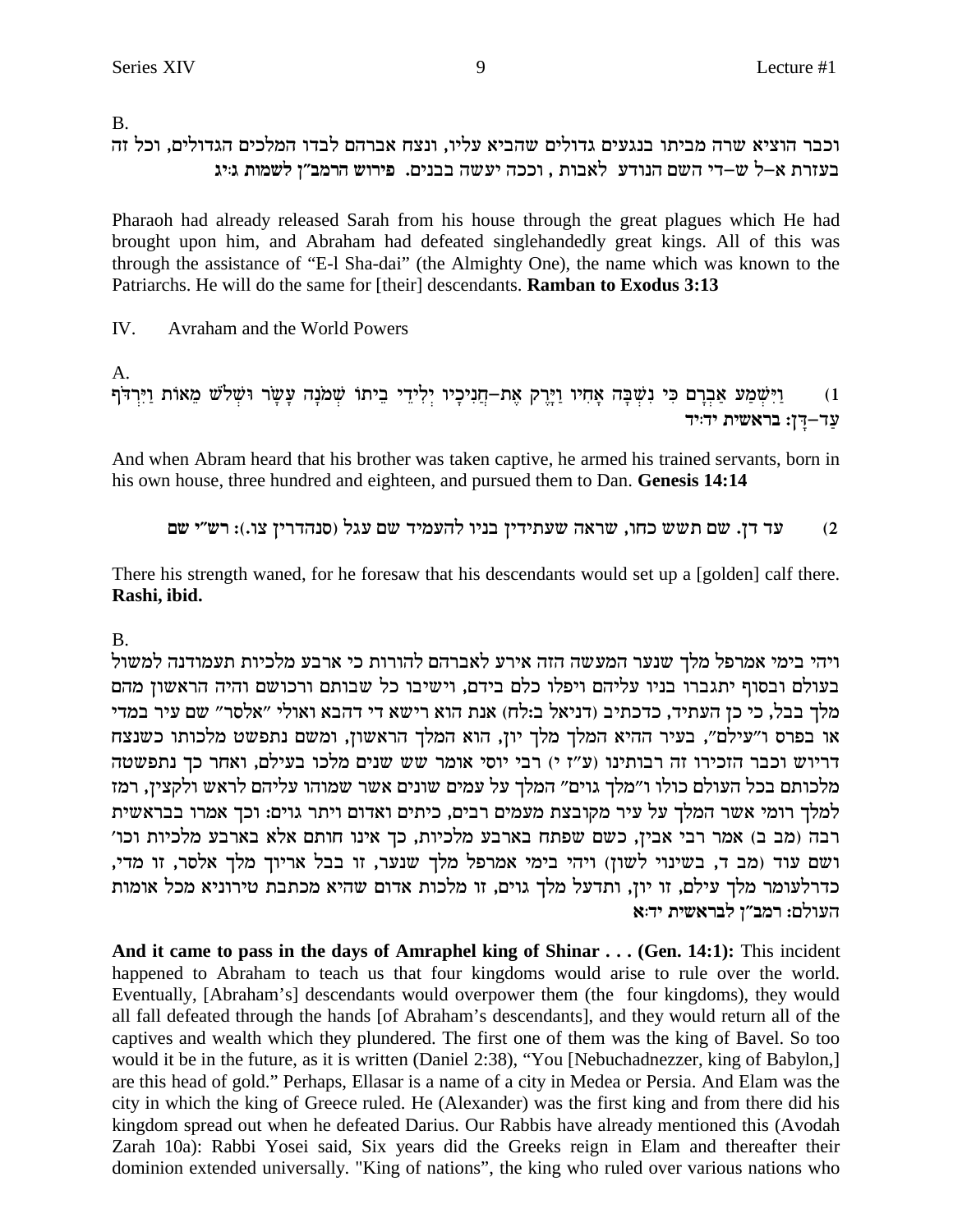had appointed him as a leader and general over them. This hints to the king of Rome, a king of a city made up of diverse nations such as the Kittim, Edom, and various others. This is what our Sages stated (Midrash Bereishis Rabbah 42:2), "Rabbi Avin said: Just like [Jewish history] begins with four kingdoms, so too does it end with the four kingdoms - Babylon, Medea, Greece, and Rome." In addition there is another citation (Ibid. 42:4): "And it came to pass in the days of Amraphel king of Shinar," is referring to Babylon. "Arioch king of Ellasar," is referring to Medea. "Kedorlaomer king of Elam," is referring to Greece. ". . . and Tidal king of nations," is referring to the kingdom of Edom (Rome) which causes all of the nations of the world to write critical (anti Semitic) literature. Ramban, Genesis 14:1

#### V. The Marriage of Yitzchak and Rivkah

ויקח האיש נזם זהב בקע משקלו ושני צמידים – מה היה צריך להודיענו המשקל. אבל רמז לך במתנות האלה שעתיד לצאת ממנה עם מקבלי התורה שיביאו שקלים שכתוב בהם בקע לגולגלת, ושיקבלו שני לוחות הברית שהם עשרת הדברות, ויש בכללם קע"ב תיבות, וזהו ושני צמידים על ידיה עשרה זהב משקלם. ועוד כי לשון שקל הוא נוטריקון אש קול, רמז למתן תורה שכתוב שם (דברים ד) מן השמים השמיעך את קולו ליסרך ועל הארץ הראך את אשו הגדולה: ומזה יש לך להתבונן בדבר המן הרשע שאמר ועשרת אלפים ככר כסף אשקול ע"י עושי המלאכה, כי כוונתו הרעה להשמיד שונאי ישראל ולבטל בעשרה שלו העשרה שנתנו ע"י האש והקול. וזהו שרמז כאן בתפלה אנכי בדרך נחני ד' כי זכות התורה שהיא אנכי שעתידין בניה לקבל היתה עמו בהצלחת הדרך: | והנה כל המאורעות האלה לרבקה הכל סימן לבניה. והמקרים שאירעו לעבד בהצלחת הדרך דוגמת המקרים שאירעו לבניה בדרך המדבר. כשם שהיה מלאך עמו בדרך מכח תפלתו של אברהם שאמר הוא ישלח מלאכו לפניך. כך מצינו בניה בדרך המדבר, (שמות כג) הנה אנכי שולח מלאך לפניך, ולפי שהיה המלאך המיוחד שבנפרדים לכך אמר מלאכו כלומר המיוחד לו והוא השר האחד .<br>הנאצל ממדתו של אברהם. וזהו (שם) כי ילך מלאכי, אברהם קראו בכאן מלאכו והקב"ה קראו מלאכי. וכשם שעלו המים לקראתה כן בבניה בדרך המדבר (במדבר כא:יז) עלי באר ענו לה. והעבד שנתן לה המתנות האלה רמז לה בהן, כי כשם שקבלה היא המתנות האלה על ידי עבד, כן בניה עתידים לקבל התורה ע"י משה עבד השם שהוא היה העבד הנאמן אשר כל טוב אדוניו בידו, ממה שכתוב (שמות לג) אני אעביר כל טובי. וכשם שנתן לה מתנות רבות מקצתן בדרך ומקצתן בבית, ואותן שבדרך היו נזם זהב בקע משקלו ושני צמידים עשרה זהב משקלם. כן בניה במדבר הביאו שקלים וקבלו שני לוחות הברית שבהן עשרת הדברות. וכשם שנתן לה מתנות בבית ג״כ מלבד אותן שנתן לה בדרך, הוא שכתוב ויוצא העבד כלי כסף וכלי זהב, כן בניה בארץ מואב סמוך לביאתן לארץ נתנו להם מצות רבות, וכענין שכתוב (דברים כח) אלה דברי הברית אשר צוה ד׳ את משה לכרות את בני ישראל בארץ מואב מלבד הברית אשר כרת אתם בחורב. ומזה דרז"ל תורה מגלה מגלה נתנה. וכשם שנכפלה הפרשה זו בענין העבד ב׳ פעמים וחזר העבד לספר כל הדברים שאירעו לו בדרך, כן בניה קבלו התורה לוחות ראשונות ולוחות שניות, ומשה עבד ה׳ במשנה תורה חזר לספר בעבר הירדן כל הדברים שאירעו להם בלוחות ראשונות. והענינים האלה שנרמזו בנשואי יצחק ורבקה שהולידו ליעקב ובניו אשר יצאו מהם עם מקבלי התורה, נרמז כל זה בשליחות העבד למעלת האבות: רבינו בחיי לבראשית כד:כב

... the man took a golden ear ring of half a shekel weight, and two bracelets for her hands of ten shekels weight of gold. (Genesis 24:22): What was the purpose of the informing about the weight? It is a hint for you, however, that these gifts are destined to issue forth from her, with those who will receive the Torah, who will bring their *shekalim*, of which it is written, "beka *lagulgoles*", and [it is a hint] that they will receive the two tablets of the covenant, which are the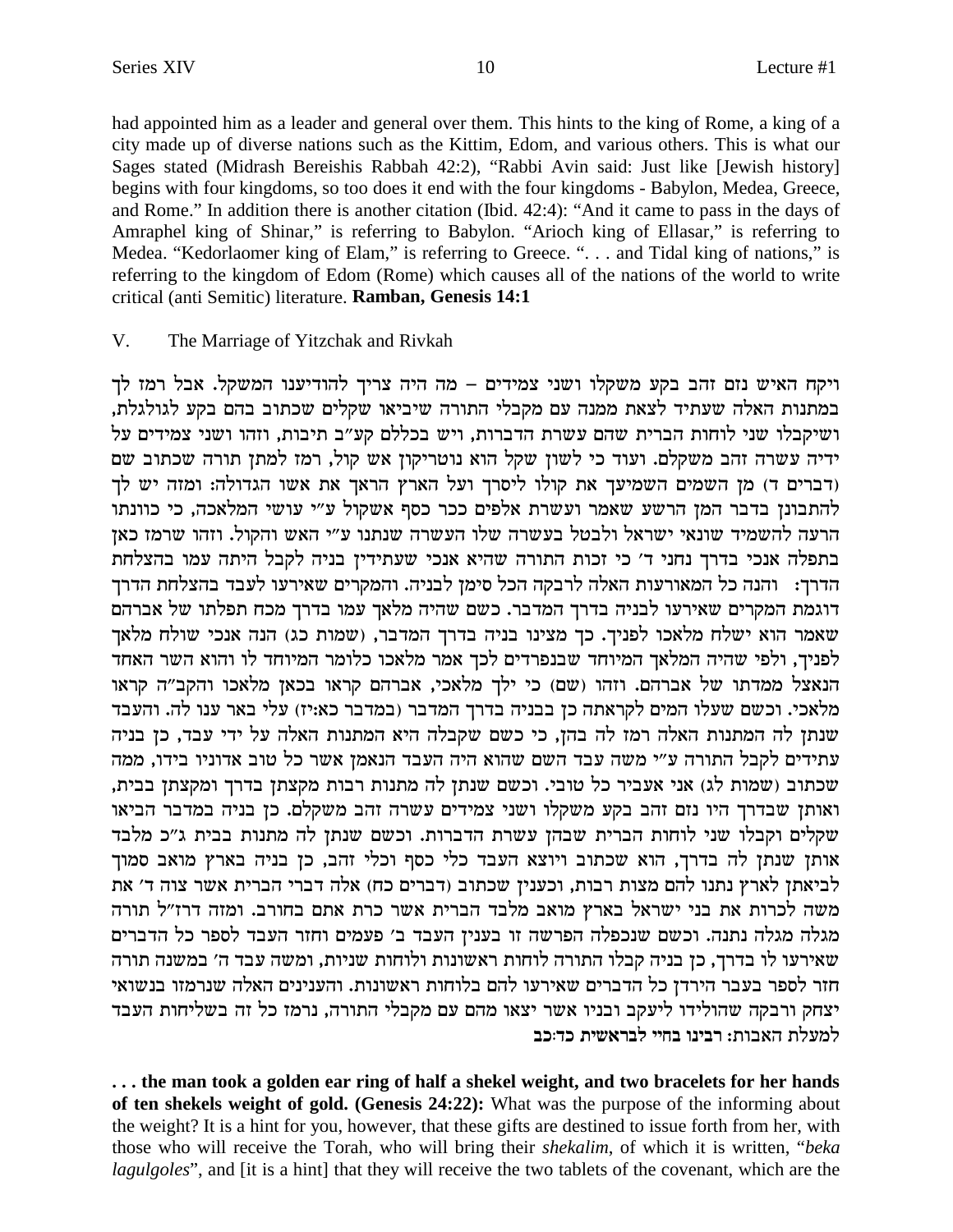ten commandments, which contain one hundred and seventy two words (*beka-***c**). These are the two bracelets on her hand, ten shekels weight of gold. In addition, the word *shekel* is an abbreviation for *aish kol* (fire-sound), which is a hint to the giving of the Torah about which it is written (Deut. 4:36), "From heaven He made you hear His voice, that He might instruct you; and upon earth He showed you His great fire; [and you heard His words out of the midst of the fire]." From here you can gain a deeper understanding regarding the wicked Haman who said (Esther 3:9), ". . . I will pay ten thousand talents of silver to the hands of those who have the charge of the business, [to bring it into the king's treasuries]." His evil intention was to utterly destroy Israel and to annul through his "ten" the "ten" which were given through the fire and sound. This is what is alluded to in the prayer (Genesis 24:27), "As for me (*anochi-*ikp`*)*, the L-rd has guided me in the way . . ." For in the merit of the Torah, which is [symbolized] by the word "anochi" (I) [which is the first word of the ten commandments], which her descendants were destined to receive, [He] was with him to make successful his way.

Behold, all that occurred to Rivka is a sign for her descendants and that which occurred to [Avraham's] servant and his success in his travels is similar to that which would occur to her descendants on their travels through the desert. Just as there was an angel with him on the way, as a result of the prayer of Avraham who said (Genesis 24:7), "[The L-rd G-d of heaven, who took me from my father's house, and from the land of my family, and who spoke to me, and who swore to me, saying, To your seed will I give this land;] He shall send His angel before you, [and you shall take a wife for my son from there]," so too do we encounter with her descendants (Exodus 23:20), "Behold, I send an Angel before you, [to keep you in the way, and to bring you into the place which I have prepared]." And because this angel was the most special of the spiritual beings, does it say, "His angel," i.e. the most special to Him. This was the angel that embodied the spiritual essence of the attribute of Avraham (kindness). This is the meaning of (Exodus 23:23), "For my Angel shall go before you, [and bring you in to the Amorites, and the Hittites, and the Perizzites, and the Canaanites, the Hivites, and the Jebusites; and I will cut them off]." Here Avraham referred to him as, "His angel," and the Holy One, blessed be He, referred to him as, "My angel". And just as the water rose to meet her, (see Rashi Gen. 24:17) so too [did it happen with her descendants (Numbers 21:17), "[Then Israel sang this song,] Spring up, O well; sing you to it." The servant who gave her these gifts hinted to her [this message] through them that just as she received these gifts through a servant, so too, are her descendants destined to receive the Torah through Moshe, the servant of G-d, who was the faithful servant who possessed "all the goods of his master in his hand," (See Gen. 24:10) as it says (Exodus 33:19), "I will make all my goodness pass before you." And just as he gave her many gifts, some while he was on the way and some in the house, on the way he gave a golden ring of half a shekel weight, and two bracelets for her hands of ten shekels weight of gold, so too her descendants brought shekels and received the two tablets of the covenant, which contained the ten commandments, [while they were still on the way] in the desert. And just as he gave her gifts in the house, besides those which he gave on the way, as it is written (Gen. 24:53), "And the servant brought forth jewels of silver, and jewels of gold, [and garments, and gave them to Rivkah; he gave also to her brother and to her mother precious things]," so too her descendants, while they were in the land of Moab, right before they came to the land, Hashem gave them many mitzvos (commandments). This is similar to that which is written (Deuteronomy 28:69), "These are the words of the covenant, which the L-rd commanded Moses to make with the people of Israel in the land of Moab, beside the covenant which he made with them in Horeb." From this did our Sages derive that the Torah was transmitted in stages, in scrolls, [and only later combined into a single whole. - See Gittin 60a] Just as the section regarding [Avraham's] servant was repeated twice and the servant repeated all of the things that happened to him on the way, so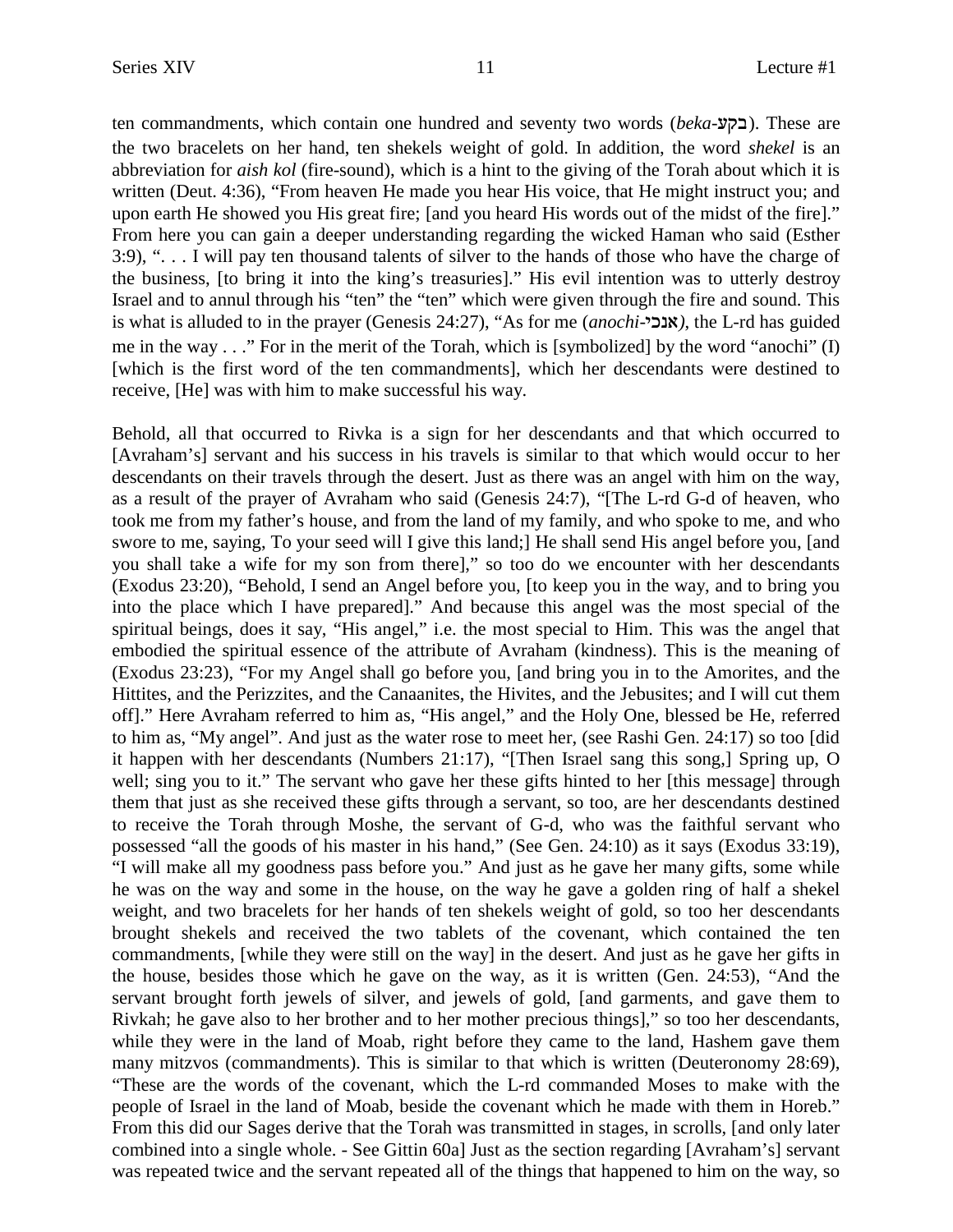too, her descendants received the Torah, the first tablets and the second tablets, and Moshe, Hashem's servant, in the book of Deuteronomy (Mishneh Torah), while he was on the far bank of the Jordan, repeated all of the events that occurred to them regarding the first tablets. These things, which are hinted at in the marriage between Yitzchak and Rivkah, who eventually gave birth to Yaakov, and [he] to his descendants who eventually received the Torah, were hinted at through the agency of the servant [due to] the special qualities of the Patriarchs. Rabbainu Bachya, Genesis 24:22

#### VI. Exile and Yitzchak's Wells

### $A<sub>1</sub>$

ולדעתי נכלל עוד בענין רמיזה בעתיד, כי גלות אברהם אל מצרים מפני הרעב רמז שיגלו בניו שם, ולכתו אל אבימלך לא היה גלות כי שם היה יושב ברצונו, אבל ירידתו של יצחק שם מפני הרעב ירמוז לגלות, כי גלה ממקומו בעל כרחו והלך אל ארץ אחרת, והנה היה גלותו ממקומו אל ארץ פלשתים שהיא ארץ מגורי אביו, וירמוז לגלות בבל שהוא מקום מגורי אבותם שהיו באור כשדים: ומתחילה אמר הנוגע באיש הזה ובאשתו מות יומת ולימים חזר בו ואמר לך מעמנו ואחרי כן חזרו אליו בברית, וכן גלות בבל גלו שם מפני זלעפות רעב, ומעת היותם שם לא עבדום ולא ענו אותם, אבל היו גדוליהם שרים במלכות, ואחרי כן אמרו מי בכם מכל עמו יהי א–להיו עמו ויעל (עזרא א ג), ודע כי הגלות הנזכר ירמוז למעשה יצחק, כאשר לא לקחו אשתו, ולא היה לו שם רק הגלות והפחד, והזהירו עליהם שרי עבר הנהר והפחות ואחרי כן בטלו הבנין והות בטלא עד זמן ועידן אחרי כן חזרו ונתנו רשות בבנין והזהירו ואמרו די להון מהקרבין ניחוחין לאלה שמיא ומצלין לחיי מלכא ובנוהי (שם ו:י): רמב"ן לבראשית כו:א

In my opinion there is yet another lesson to be learned, i.e. a hint at the future, for the exile of Avraham to Egypt because of the famine alludes to the fact that his descendants would be exiled there. Avraham's [later] traveling to Avimelech was not an exile, for he willfully dwelt there. The descent of Yitzchak to that place, [however,] because of a famine, does hint at an exile, for he was forced to leave his home, travel to another land, and go into exile. Behold he was exiled from his home to the land of the Philistines, which was the land of the sojourning of his father. This hints at the Babylonian exile, which was the place of the sojourning of our forefathers, which was in Ur Kasdim. You should know that the aforementioned exile parallels the events of the life of Yitzchak. Since the Philistines didn't take his wife, Yitzchak only experienced there exile and fear. At the very beginning [of his exile] the king said: He who touches this man or his wife shall surely be put to death. He [then] recanted and said to him: Go from us; [for you are mightier than us]. And afterwards they came back to him and made a treaty. This pattern is evident in the Babylonian exile. They were exiled there because of a terrible famine, [which came about because of the siege of the Babylonians]. When they came there the Babylonians did not enslave or torment them. [On the contrary,] they were from the most esteemed ministers of the realm. Afterwards the [Persians, who superceded the Babylonians,] said to them: Who is there among you of all his people? His G-d be with him, and let him go [up to Jerusalem, which is in Judah, and build the house of the L-rd G-d of Israel, He is the G-d, which is in Jerusalem]. And he admonished the mighty princes and governors of the other (southwest) side of the river (Euphrates) [to support them and their efforts to resettle]. Afterwards, however, the [ruling] power recanted and] ordered the building to cease and it ceased for "a season and a time". Afterwards, they once again gave permission to build and admonished them (Ezra 6:10), "That they may offer pleasing sacrifices to the G-d of heaven, and pray for the life of the king, and of his sons." Ramban, Genesis 26:1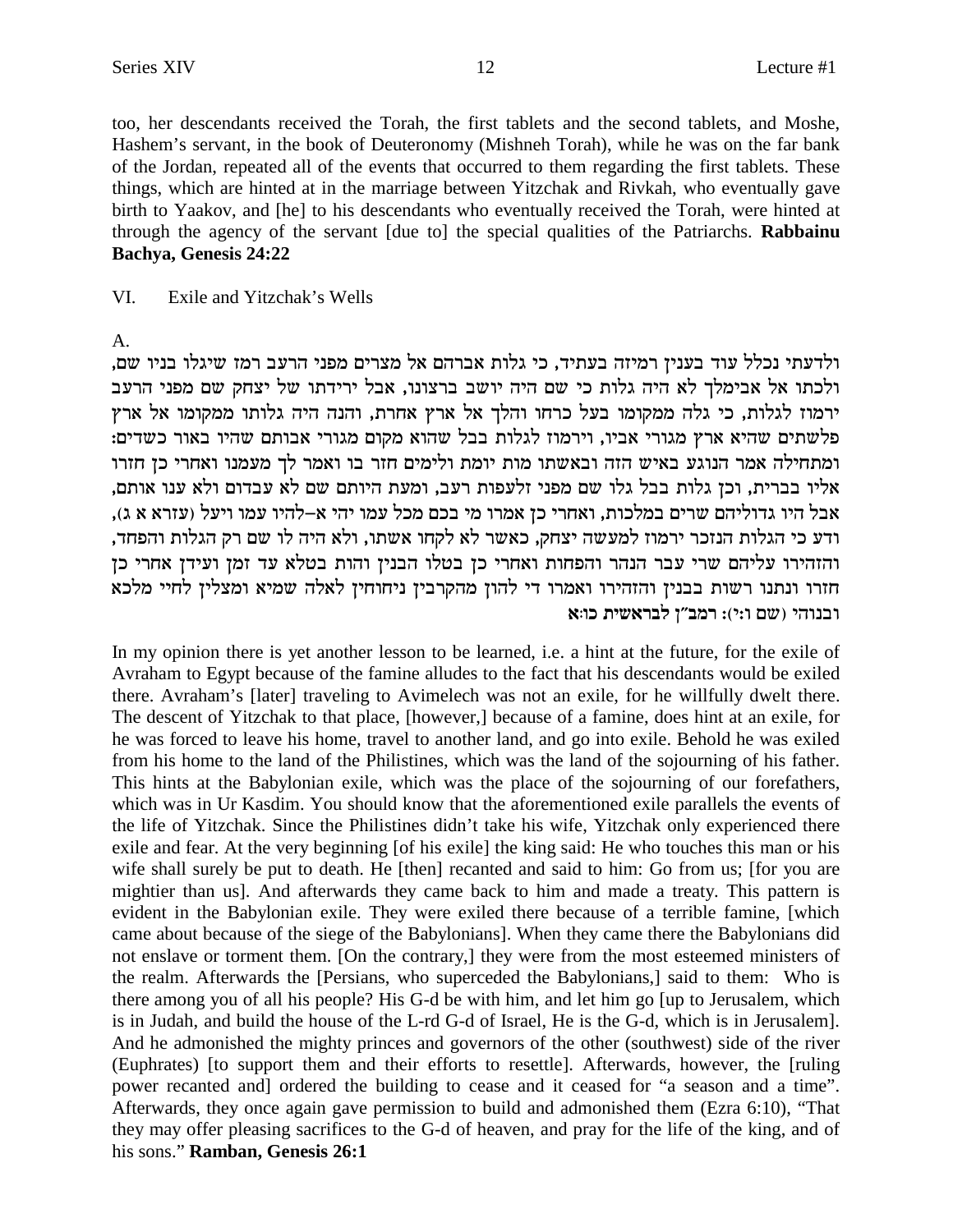B.

וַיַּחִפְּרוּ עַבְדֵי יִצְחַק בַּנַּחֲל וַיִּמְצָאוּ שֵׁם בִּאֵר מֵיִם חַיִּים: וַיַּרִיבוּ רֹעֵי גָרַר עָם רֹעֵי יִצְחַק לֵאמֹר לַנוּ  $(1)$ המים ויקרא שם הבאר עשק כי התעשקו עמו: ויחפרו באר אחרת ויריבו גם עליה ויקרא שמה שְׂטְנָה: וַיַּעְתֵּק מְשָׁם וַיַּחְפֹּר בְּאֵר אַחֱרֶת וְלֹא רַבוּ עָלֵיהָ וַיִּקְרָא שְׁמַהּ רְחֹבוֹת וַיֹּאמֶר כִּי עַתַּה הִרְחִיב ד׳ לנו ופרינו בארץ: בראשית כוויט-כב

And Isaac's servants dug in the valley, and found there a well of natural spring water. And the herdsmen of Gerar did strive with Isaac's herdsmen, saying, The water is ours; and he called the name of the well Esek; because they strove with him. And they dug another well, and strove for that also; and he called the name of it Sitnah. And he moved from there, and dug another well; and for that they strove not; and he called the name of it Rehoboth; and he said, For now the L-rd has made room for us, and we shall be fruitful in the land. Genesis 26:19-22

ויקרא שם הבאר עשק יספר הכתוב ויאריך בענין הבארות, ואין בפשוטי הספור תועלת ולא  $(2)$ כבוד גדול ליצחק, והוא ואביו עשו אותם בשוה, אבל יש בדבר ענין נסתר בתוכו, כי בא להודיע דבר עתיד כי "באר מים חיים" ירמוז לבית א-להים אשר יעשו בניו של יצחק, ולכן הזכיר באר מים חיים, כמו שאמר (ירמיה יז יג) מקור מים חיים את ד' וקרא הראשון עשק, ירמוז לבית הראשון אשר התעשקו עמנו ועשו אותנו כמה מחלוקות וכמה מלחמות עד שהחריבוהו והשני קרא שמה שטנה, שם קשה מן הראשון, והוא הבית השני שקרא אותו כשמו שכתוב בו (עזרא ד ו) ובמלכות אחשורוש בתחילת מלכותו כתבו שטנה על יושבי יהודה וירושלם, וכל ימיו היו לנו לשטנה עד שהחריבוהו וגלו ממנו גלות רעה והשלישי קרא רחובות, הוא הבית העתיד שיבנה במהרה בימינו והוא יעשה בלא ריב ומצה, והא–ל ירחיב את גבולנו, כמו שנאמר (דברים יט ח) ואם ירחיב ד' א–להיך את גבולך כאשר דבר וגו׳ שהוא לעתיד וכתיב בבית השלישי (יחזקאל מא ז) ורחבה ונסבה למעלה למעלה, ופרינו בארץ, שכל העמים יעבדוהו שכם אחד: רמב"ן לבראשית כו:כ

He called the name of the well Esek; [because they strove with him]. (Genesis 26:20): Scripture relates in great detail the story of the wells. On the surface, there doesn't seem to be any benefit from retelling this story nor does it add much honor to Yitzchak. He and his father equally made them. There is, though, a hidden idea, for it is informing us about the future, for the "well of spring water" is an allusion to the House of G-d, which the descendants of Yitzchak were destined to make. For that reason, Scripture mentions, "a well of living water," as it says (Jeremiah 17:13), "You, Hashem, are a source of living water." He called the first "Esek" (strife), which alludes to the first Temple wherein they strove with us and fomented many disputes, until they finally destroyed it. He called the second, "Sitnah" (accusation), a name which is harsher than the first. This is the second Temple which was called by the name it is referred to (Ezra 4:6), "And in the kingdom of Acheshverash, in the beginning of his kingdom, they wrote to him an accusation against the inhabitants of Judah and Jerusalem." The entire time it stood it was a source of accusation until they destroyed it and they were exiled a terrible exile. The third was called "Rechovos". That is referring to the Temple that will be built in the future, speedily in our days which will be made without strife and argumentation. Hashem will broaden our boundaries, as it says (Deut. 19:8), "When Hashem will broaden (yarchiv) your borders, as He spoke . . .," which will occur in the future. And it is written regarding the third Temple (Ezekiel 41:7), "And the side chambers became broader as one circled higher and higher; for the winding around of the house went still upward around the house," and we will become fruitful in the land for all of the nations will serve Him together. Ramban, Genesis 26:20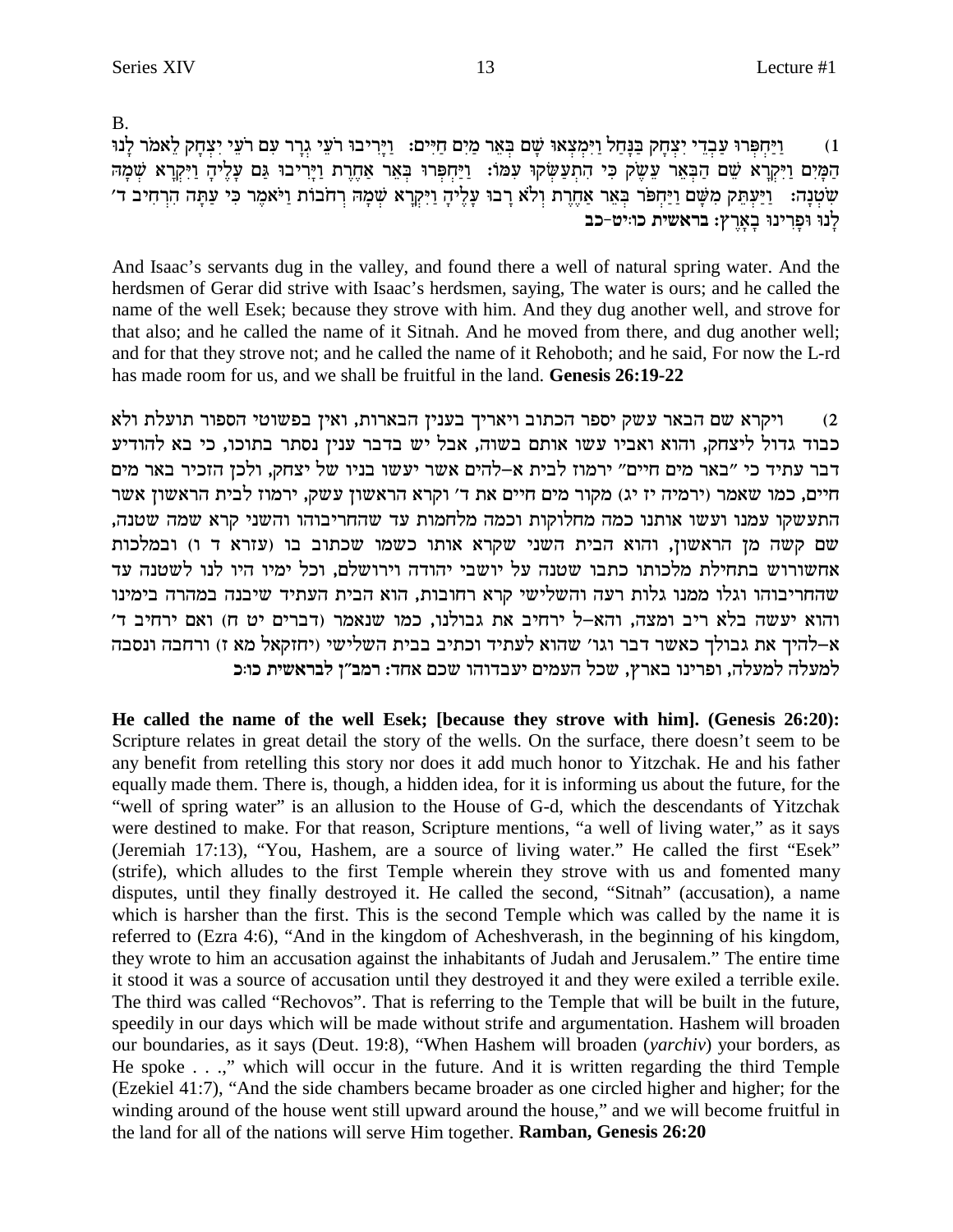$\mathsf{A}$ .

וַיִּשָׂא יַעֲקֹב רַגְלַיו וַיֵּלֵךְ אַרְצָה בְנֵי קָדֶם: - וַיַּרָא וְהִנָּה בְאֵר בַּשָּׂדֶה וְהִנֶּה שָׁם שָׁלֹשָׁה עָדְרֵי צֹאן רֹבְצִים עליה כי מן הבאר ההוא ישקו העדרים והאבן גדלה על פי הבאר: נואספו שמה כל העדרים וגללו את האבן מעל פי הבאר והשקו את הצאן והשיבו את האבן על פי הבאר למקמה: [יֹאמר להם יַעֲקֹב אַחִי מַאַיִן אַתֵּם וַיֹּאמִרוּ מֵחַרַן אֲנַחִנוּ: וַיֹּאמֵר לַהֶם הַיִּדְעַתֵּם אֶת לַבָן בֵּן נַחוֹר וַיֹּאמִרוּ יַדֲעִנוּ: וַיֹּאמֵר לַהֵם הַשַּׁלוֹ׳ לוֹ וַיֹּאמרוּ שַׁלוֹ׳ וְהִנֵּה רַחַל בִּתּוֹ בַּאָה עָם–הַצֹּאזָ: [וִיֹּאמַר הַן עוֹד הַיּוֹם גַּדוֹל לֹא עַת הָאַסַף .<br>המקנה השקו הצאן ולכו רעו: ויאמרו לא נוכל עד אשר יאספו כל העדרים וגללו את האבן מעל פי הַבֹּאֹר והשקינו הַצֹּאז: | עוֹדְנוּ מַדַבְּר עִמַּם וְרַחָל | בַּאַה עַם–הַצֹּאז אַשֶׁר לְאַבִיה כִּי רעַה הוא: וַיְהִי כַּאֲשֶׁר רָאָה יַעֲקִב אֶת רָחֵל כַּת לָבָן אֲחִי אִמּוֹ וְאֵת צֹאן לָבָן אֲחִי אִמּוֹ וַיִּגַּשׁ יַעֲקֹב וַיָּגֵל אֶת הָאֵבֵן מֵעַל פִּי הַבְאֵר וַיַּשׁקְ אֶת צֹאַן לַבָן אֲחִי אָמּוֹ: בראשית כט:א-י

Then Jacob went on his journey, and came to the land of the people of the east. And he looked, and saw a well in the field, and, lo, there were three flocks of sheep lying by it; for from that well they watered the flocks; and a great stone was upon the well's mouth. And there were all the flocks gathered; and they rolled the stone from the well's mouth, and watered the sheep, and put the stone again upon the well's mouth in his place. And Jacob said to them, My brothers, where are you from? And they said, Of Haran are we. And he said to them, Know you Laban the son of Nahor? And they said, We know him. And he said to them, Is he well? And they said, He is well; and, behold, Rachel his daughter comes with the sheep. And he said, Behold, it is yet high day, nor is it time that the cattle should be gathered together; water the sheep, and go and feed them. And they said, We can not, until all the flocks are gathered together, and till they roll the stone from the well's mouth; then we will water the sheep. And while he still spoke with them, Rachel came with her father's sheep, for she kept them. And it came to pass, when Jacob saw Rachel the daughter of Laban his mother's brother, and the sheep of Laban his mother's brother, that Jacob went near, and rolled the stone from the well's mouth, and watered the flock of Laban his mother's brother. Genesis 29:1-10

 $\mathbf{B}$ .

וירא והנה באר בשדה והנה שם שלשה עדרי צאן רובצים עליה. יאריך הכתוב בספור הזה להודיענו כי קווי ד׳ יחליפו כח, ויראתו תתן עוז, כי הנה יעקב אבינו בא מן הדרך והוא עיף, ויגל לבדו האבן אשר היו צריכים אליה כל הרועים, ושלשה עדרי צאן אשר להם רועים רבים ושומרים כלם רובצים עליה אינם יכולים להניעה כלל: ולרבותינו בבראשית רבה (ע:ח) גם בזה להם סוד רמז לעתיד, כי נזדמן לו ככה שנכנס בדרך הבאר, ולא נאספו כל העדרים רק שלשה מהם, ובא בזמן שהאבן על פי הבאר והעדרים שומרים לה, וכל הענין המסופר כאן, להודיעו שיצליח בדרך הזה ויצא ממנו זרע זוכה לרמז הזה, כי הבאר ירמוז לבית המקדש, וג׳ עדרי צאן עולי שלשה רגלים, כי מן הבאר ההוא ישקו העדרים, שמשם היו שואבין רוח הקדש, או שירמוז כי מציון תצא תורה (ישעיה ב:ג) שנמשלה למים (ב"ק יז), ודבר ד' מירושלם ונאספו שמה כל העדרים, באים מלבא חמת עד נחל מצרים (מ״א ח:סה) וגללו את האבן והשקו, שמשם היו שואבין רוח הקודש והשיבו את האבן, מונח לרגל הבא: רמב"ז לבראשית כטוב

And he looked, and saw a well in the field, and, lo, there were three flocks of sheep lying by it; [for from that well they watered the flocks; and a great stone was upon the well's mouth]. (Genesis 29:2) Scripture elaborates upon this incident to tell us that "those who wait upon the L-rd shall renew their strength" (Isaiah 40:31) and that the fear of G-d gives strength [to those who possess it]. Behold our Patriarch Jacob had just arrived from [after a long] journey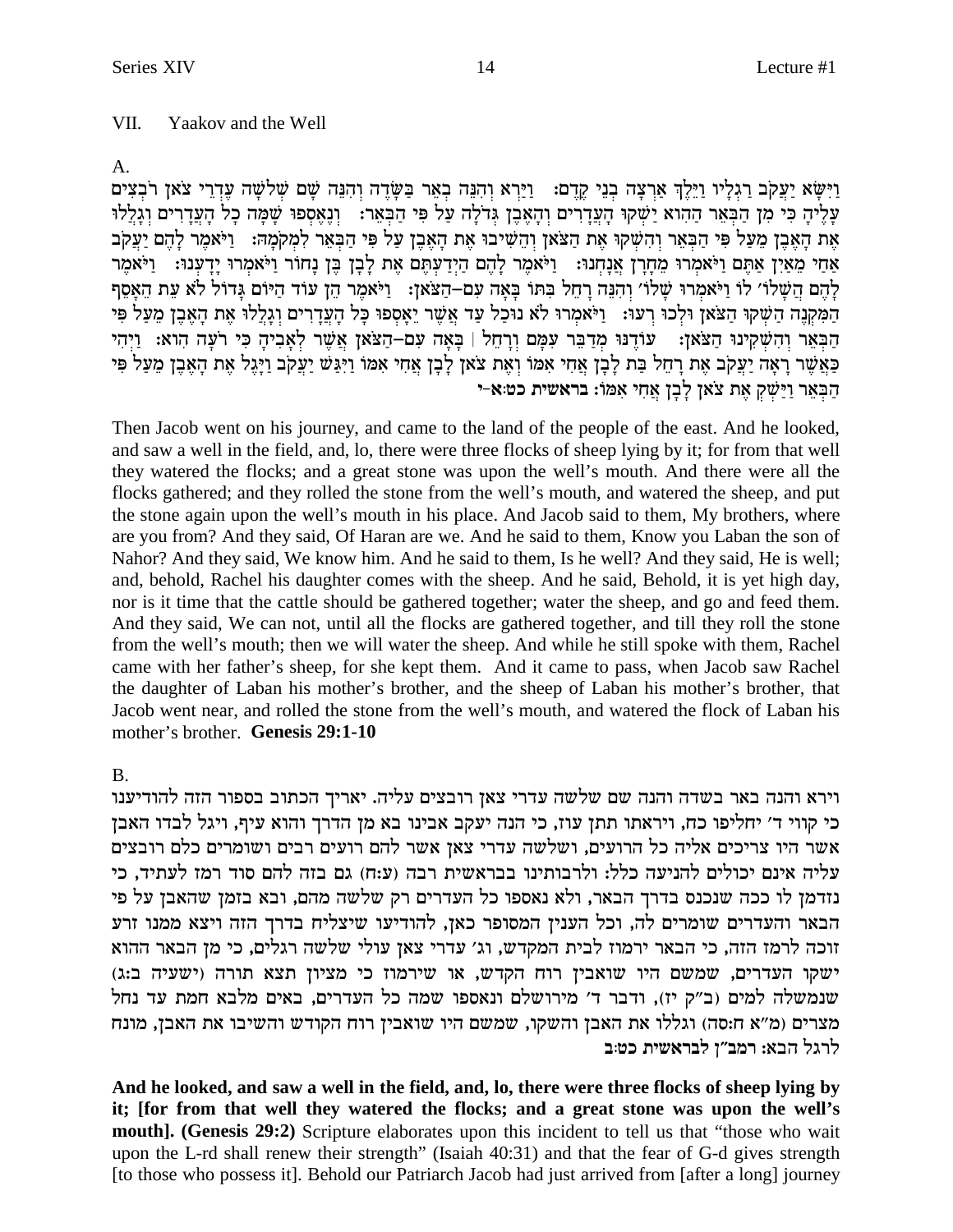and yet he single handedly rolled away the stone [a feat] which normally needed all of the [local] shepherds to accomplish. The three flocks of sheep which were lying by the well [were tended to by] many shepherds and watchmen and yet they were not at all able to roll the stone [and had to wait the arrival of the other flocks]. According to our Rabbis, (Midrash Bereishis Rabbah 70:8), this story also contains a secret relating to the future. The reason that it so happened that only three flocks were gathered there when Jacob arrived from his journey, which was when the stone was covering the mouth of the well and the flocks were waiting for its [removal], and all of the other recorded events, was to let Jacob know that he would be successful on this trip and that he would merit descendants that would merit that which was alluded to in this narrative. For the well is an allusion to the Bais HaMikdash (the Temple) and the three flocks of sheep allude to the pilgrims who come up for the three holidays, for "for from that well they watered the flocks" for from there (the Temple) they drew the Holy Spirit. Alternately, it hints that "for from Zion shall go forth Torah" (Isaiah 2:3) which is compared to water (Bava Kama 17a), and that "the word of the L-rd [shall go forth] from Jerusalem" (ibid). "There all of the flocks gathered" (Gen. 29:3) who came "from the entrance to Hamath to the brook of Egypt" (Kings I 8:65), "and they rolled the stone from the well's mouth, and watered the sheep" (Gen. 29:3), for they drew the Holy Spirit from it, "and put the stone again upon the well's mouth in his place" (ibid.) where it rested until the next holiday. **Ramban, Genesis 29:2**

VIII. Yaakov's Encounter With Esav

### A.

ועל דעתי גם זה ירמוז כי אנחנו התחלנו נפילתנו ביד אדום, כי מלכי בית שני באו בברית עם הרומיים (ספר החשמונאים א ח) ומהם שבאו ברומה (כך כותב רבינו בויקרא כו:טז), והיא היתה סבת נפילתם בידם, וזה מוזכר בדברי רבותינו ומפורסם בספרים (יוסיפון פרק סה): רמב״ן לבראשית **c:al**

In my opinion, this also is hinting that we ourselves initiated our downfall through Edom (Rome). For the kings of the Second Temple made a treaty with the Romans (Maccabees I Chapter 8). And some of them came to Rome (See Ramban, Leviticus 26:16) This was the cause of their downfall. This is mentioned in the words of our Rabbis (See Avodah Zarah 8b) and is well known through [other] works (Yosippon Chapter 65) **Ramban 32:4**

### B.

ויש בה עוד רמז לדורות כי כל אשר אירע לאבינו עם עשו אחיו יארע לנו תמיד עם בני עשו, וראוי לנו לאחז בדרכו של צדיק שנזמין עצמנו לשלשת הדברים שהזמין הוא את עצמו, לתפלה ולדורוז ולהצלה בדרך מלחמה, לברוח ולהנצל, וכבר ראו רבותינו הרמז הזה מן הפרשה הזאת כאשר אזכיר **A** ולהלן לב:ט, לג:טו): רמב״ן לבראשית לב:ב

There is an additional allusion [in this narrative] to future events, for all that occurred to our forefather [Jacob in his dealings] with Esau, constantly occurs to us [in our own dealings] with Esau's descendants (Rome). It is befitting for us to emulate the way of the *tzaddik* (Jacob) and to ready ourselves through the three things, prayer, tribute, and deliverance through battle, to escape and be saved, by which he prepared himself. Our Rabbis have already seen this allusion in this section, as I will mention (Gen. 32:9, 33:15). **Ramban, Genesis 32:2**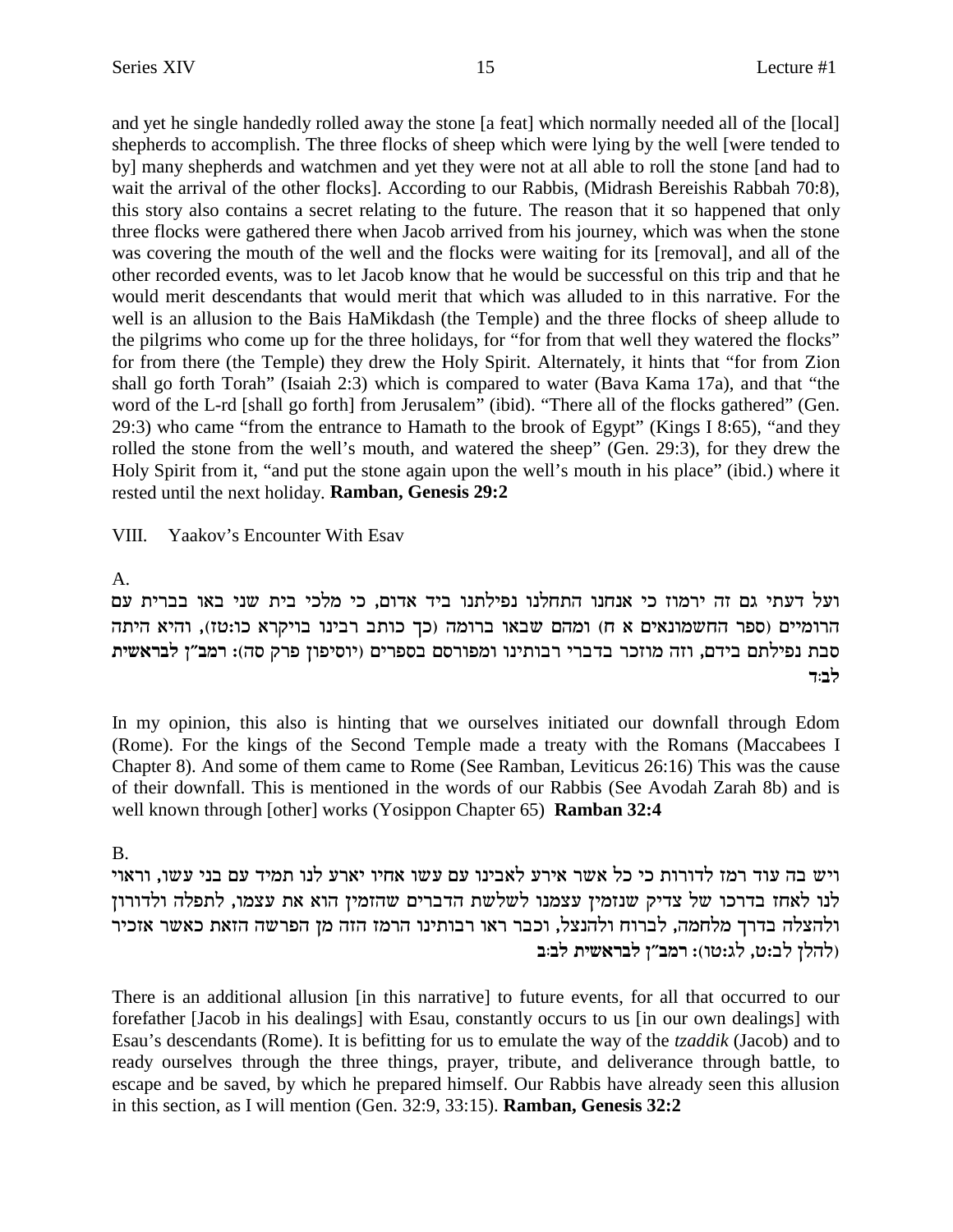$C_{\cdot}$ 

והיה המחנה הנשאר לפליטה . . . וגם זה ירמוז שלא יגזרו עלינו בני עשו למחות את שמנו, אבל יעשו רעות עם קצתנו בקצת הארצות שלהם, מלך אחד מהם גוזר בארצו על ממוננו או על גופנו, ומלך אחר מרחם במקומו ומציל הפלטים וכך אמרו בבראשית רבה (עו:ג) אם יבא עשו אל המחנה האחת והכהו, אלו אחינו שבדרום, והיה המחנה הנשאר לפלטה, אלו אחינו שבגולה ראו כי גם לדורות תרמוז זאת הפרשה: רמב"ן לבראשית לב:ט

And said, If Esau comes to the one company, and attacks it, then the other company which is left shall escape. (Gen.  $32:9$ ):  $\dots$  This also is an allusion to the fact that the descendants of Esau will not [successfully] decree to utterly blot out our name. They may perpetrate evils against some of us in some of the land which they control; i.e. one king of theirs may issue a decree against our property or against our person, but another king will show compassion and take in the survivors into his kingdom. This is what [our Sages] said (Midrash Bereishis Rabbah 76:3): "If Esau comes to the one company, and attacks it," refers to our brethren in the south (Judea), "then the other company which is left shall escape," is referring to our brethren in the Diaspora. Take note that this section is also alluding to events in the future. Ramban, Genesis  $32:9$ 

D.

ורוח תשימו בין עדר כדי להשביע עינו של אותו הרשע ולתווהו על הדורון וסברו בבראשית רבה (עה:יג) שיש בזה רמז, אמר יעקב לפני הקב"ה רבונו של עולם אם יהיו צרות באות על בני לא תביא אותן זו אחר זו אלא הרוח להם מצרותיהם עשה רמז שיהיו המסים והארנוניות שיגבו בני עשו מזרעו ברוח והפרש בין זו לזו: רמב"ן לבראשית לב:יז

And put a space between drove and drove: This was done in order to satiate the eye of that evil one and to increase his desire for the tribute. The Rabbis maintained, as recorded in the Midrash Beraishis Rabbah (75:13), that there is an allusion here [of a conversation between Yaakov and G-d]. Yaakov said before the Holy One, blessed be He, "Master of the Universe, if troubles befall my children don't bring them on one right after the other but rather create an interval between them." He hinted that the taxes that the descendants of Esau collect from his descendants should be imposed intermittently. Ramban 32:17

E.

וירא כי לא יכל לו מלאכיו גבורי כח עושי דברו, ועל כן לא יכול לו המלאך להזיקו, כי לא הורשה רק במה שעשה עמו להקע כף ירכו ואמרו בבראשית רבה (עז:ג) נגע בכל הצדיקים שעתידין להיות ממנו, זה דורו של שמד והענין כי המאורע כלו רמז לדורותיו שיהיה דור בזרעו של יעקב יתגבר עשו עליהם עד שיהיה קרוב לקעקע ביצתן, והיה זה דור אחד בימי חכמי המשנה כדור של רבי יהודה בן בבא וחביריו, כמו שאמרו (שהש"ר ב:ז) אמר רבי חייא בר אבא אם יאמר לי אדם תן נפשך על קדושת שמו של הקב"ה אני נותן ובלבד שיהרגוני מיד, אבל בדורו של שמד איני יכול לסבול, ומה היו עושים בדורו של שמד, היו מביאין כדוריות של ברזל ומלבנין אותן באור ונותנין אותן תחת שיחיהן ומשיאין נפשותיהן מהן ויש דורות אחרים שעשו עמנו כזה ויותר רע מזה, והכל סבלנו ועבר עלינו, כמו שרמז ויבא יעקב שלם: רמב"ן לבראשית לב:כו

And when he saw that he prevailed not against him: (Psalms 103:20) "[Bless the L-rd,] O you his angels, you mighty ones, who do His word, listening to the voice of His word!" Therefore the angel could not harm him, for he was only given permission to affect the hollow of his thigh. The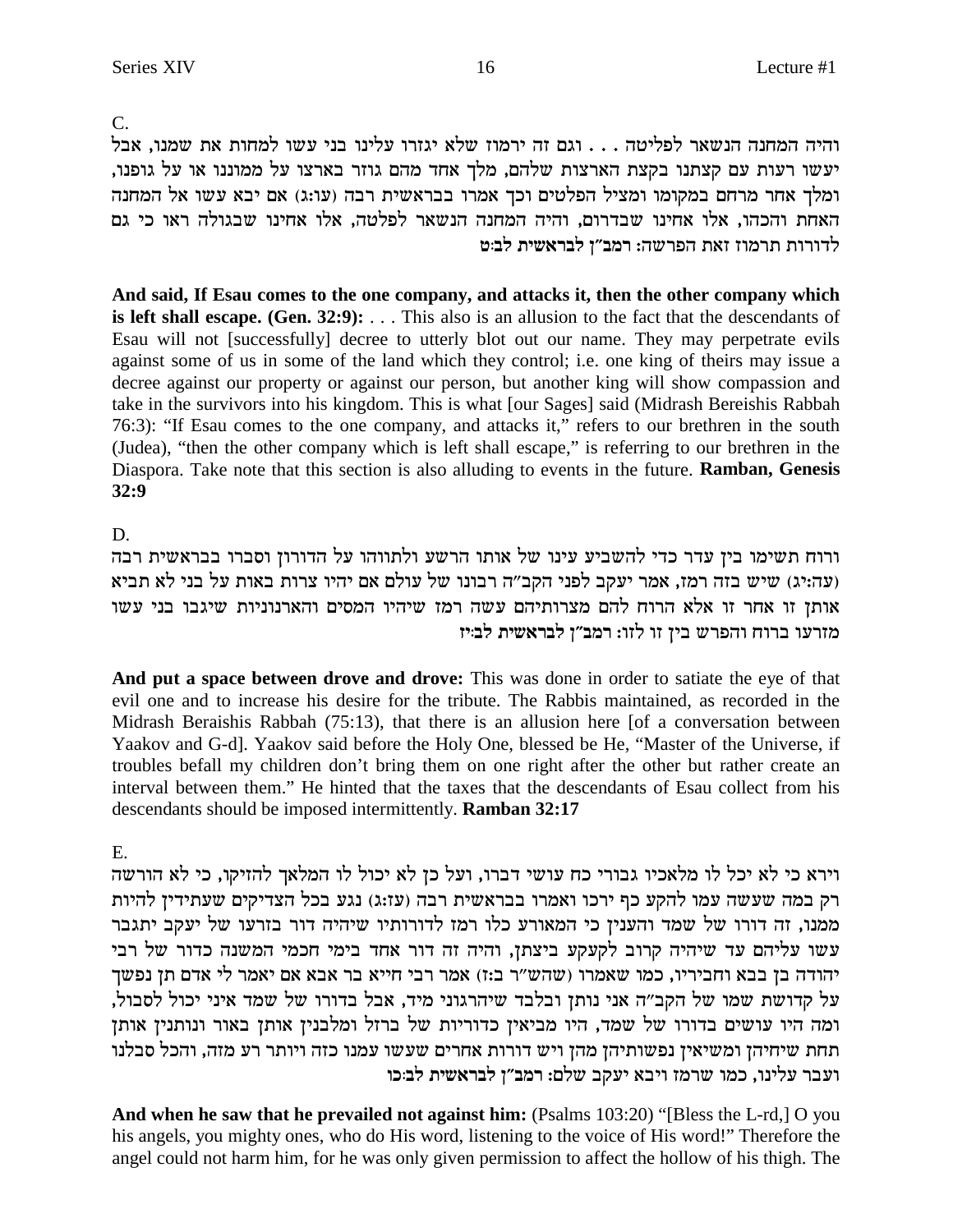Sages said as recorded in Midrash Beraishis Rabbah 77:3 that [through that act,] he affected all of the *tzaddikim* (righteous ones) who were destined to issue from him. Specifically this refers to the generation of forced conversion (*shmad*). The idea is that the entire incident alludes to [Yaakov's future] generations, that there will come a generation where Esau will overcome the descendants of Yaakov to such an extent that they will have almost crushed them entirely (lit. their genitals). This occurred during the Mishnaic period in the generation of Rabbi Yehudah ben Bava and his colleagues, as they said (Midrash Shir HaShirim 2:7), "Rabbi Hiyya bar Abba said: If someone were to tell me to give up my life for the sanctity of the Name of the Holy One, blessed be He, I would do so, provided that they kill me immediately. I wouldn't have been able, however, to withstand the treatment that the generation of forced conversion endured. What did they do then? The [Romans] would bring iron balls and heat them until they were white hot and put them under the armpits [of the Jews] and thereby kill them [in an agonizing manner]. There were other generations that they administered such measures and even worse. We all bore the pain but it [eventually] passed as is alluded in the verse (Gen. 33:18), "And Yaakov arrived [in the city of Shechem] in perfect condition."**Ramban, Genesis 32:26**

F.

וירץ עשו. נהפך לבו כמו רגע בהכנעותיו של יעקב כאמרם ז"ל שאחיהו השילוני קלל את ישראל בקנה הנכנע לכל הרוחות הן לו עשו כן בריוני בית שני לא היה נחרב בית מקדשנו כמו שהעיד רבי יוחנן בן זכאי באמרו (גטין פרק הנזקין) בריוני דבן לא שבקונן: רמב"ן לג:ד'

**And Esau ran to meet him:** His heart immediately changed because of Yaakov's submission, similar to the statement of our Sages (Taanis 20a) that Ahiyah the Shilonite cursed them by comparing them to a reed that bends with the winds [but nonetheless as soon as the wind ceases the reed resumes its upright position]. Had the ruffians (zealots) during the period of the second Temple followed this example the holy Temple would not have been destroyed, as Rabbi Yochanon ben Zakai attested to in his statement (Gittin 56b - Perek HaNizakin), "The ruffians amongst us won't let us [make peace]."**Ramban, Gen. 33:4**

### G.

, ויחן את פני העיר – לא רצה להיות אכסנאי בעיר, אבל רצה שתהיה תחילת ביאתו בארץ בתוך שלו ולכן חנה בשדה וקנה המקום, וזה להחזיק בארץ והמעשה הזה היה רמז, כי המקום ההוא יכבש לפניו תחילה, טרם הורישו יושבי הארץ מפני זרעו, כאשר פרשתי באברהם (לעיל יב ו): רמב"ן **לבראשית לג**ויח

**[And Jacob came the city of Shechem, which is in the land of Canaan, whole, when he came from Padan-Aram;] and pitched his tent before the city. [And he bought a parcel of a field, where he had spread his tent, at the hand of the children of Hamor, Shechem's father, for a hundred pieces of money.] (Genesis 33:18, 19):** He didn't want to remain a temporary guest in the city, but rather he wanted his initial arrival in the land to be in a place that he owned. For that reason he pitched his tent in the field and acquired the place. This was in order to take hold of the land. This incident was a hint for the future. For this was the first place that was conquered prior to his descendants displacing the inhabitants of the land, as I explained in the section of Abraham. (Gen. 12:6) **Ramban, Genesis 33:18**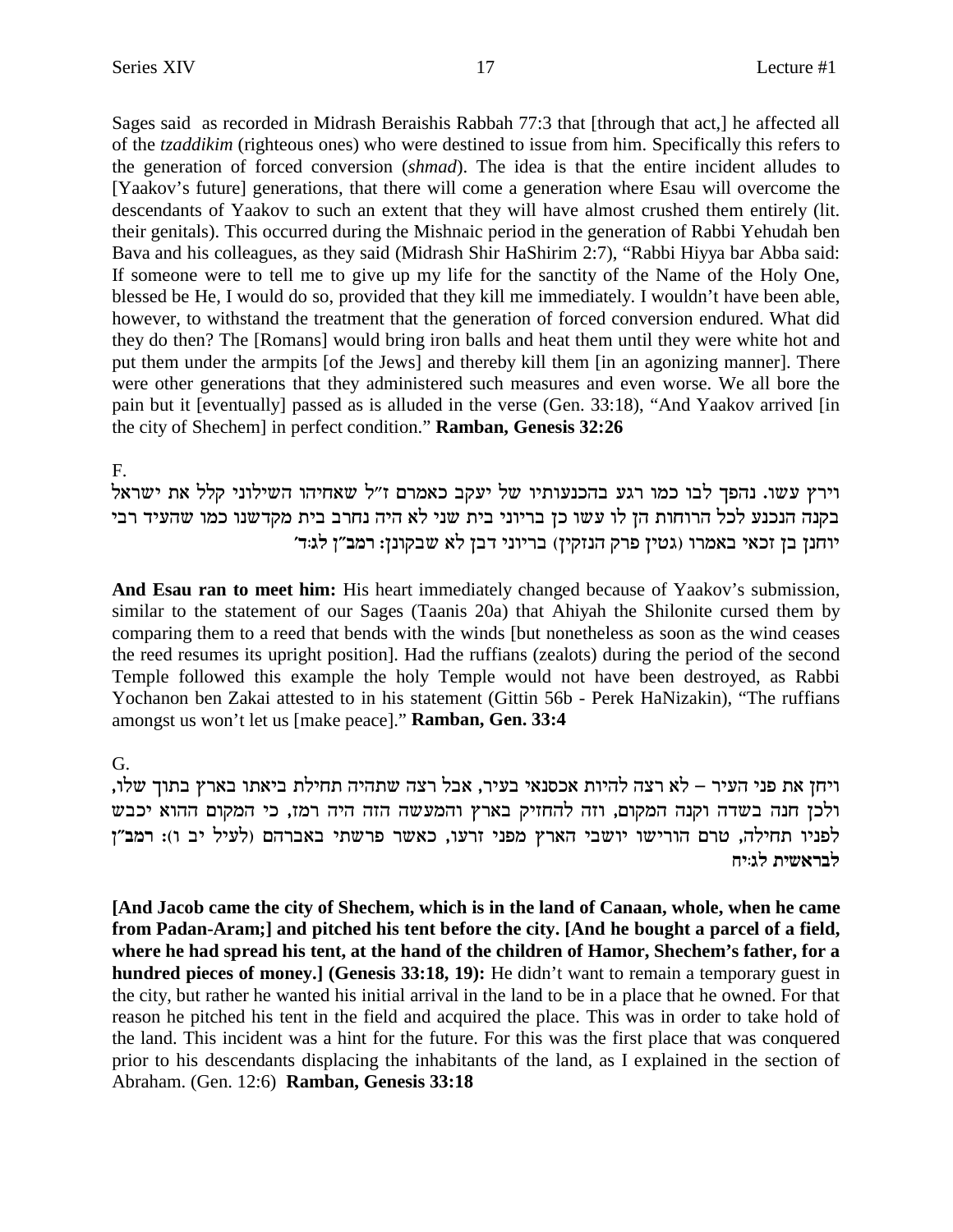#### $IX.$ Joseph and his Brothers

### $A_{1}$

אלה תולדות יעקב – מאורעיו וילדי יום עליו אחר שישב שם כי מאז שיצא מבית אביו היו עניניו כמו קורות אבותינו בגלות א׳ ומאז שחזר אל ארץ מגורי אביו היו קורותיו כמו שקרה לאבותינו בבית שני וחורבנו וגלותו וגאולתו לקץ הימין: ספורנו לבראשית לז:ב

These are the generations of Jacob (Genesis 37:2): The happenings and daily events (generations) which occcurred to him after he settled there. From the time he left his father's house, his life was similar to that which occurred to our forefathers in the first exile [after the destruction of the first Temple]. From the time that he returned to the land of the sojourn of his father, his life was similar to that of our forefathers during the period of the second Temple, its destruction, their exile and redemption at the end of the days. Seformo, Genesis 37:2

### $\mathbf{B}$

מדינים סוחרים. בעלי סחורת גמלי הישמעאלים: וימכרו את יוסף לישמעאלים. לישמעאלים עשו את .<br>המכר בעד המדינים הסוחרים ולא רצו לדבר עם הסוחרים פן יכירום בשבתם לפעמי׳ בעירות למכור אבל דברו עם בעלי הגמלים שאינם מתעכבים בעירות אבל עוברים בהם דרך העבר׳ בלבד ועל ידם עשו המכר אבל הקונים היו המדינים סוחרים כאמרו והמדנים מכרו אותו אל מצרים. וכן קרה לאבותינו בבית שני שמכרו קצתם את קצתם ביד הרומיים בפרט כשצרו מלכי בית חשמונאי זה על זה כמו שהיה הענין במכירת יוסף שנתגלגל הדבר וירדו אבותינו למצרי' כדבריה' ז"ל: ספורנו לבראשית לז:כח

**Midianites (Gen. 37:28):** Merchants. They were the owners of the merchandise carried by the camels of the Ishmaelites. And they sold Joseph to the Ishmaelites: [Joseph's brothers] sold him to the Midianite merchants through the agency of the Ishmaelites, as they didn't want to deal directly with the Midianites lest they recognize them, for at times they stayed in the cities to sell [their wares]. They spoke, however to the camel owners who didn't spend time in the cities but rather just passed through on the way. It was through them that they made the sale. The buyers, however were the Midianites merchants, as it says (Gen. 37:36), "The Midanites sold him to Egypt." Such a thing happened during the second Temple when some of the populace gave over (sold) some of the others to the Romans, specifically when the Hasmonean kings (Hyrcanus and Aristobolus) laid siege, one against each other. This was similar to what happened through the sale of Joseph, which eventually led to our forefathers going down to Egypt, as our Sages, of blessed memory, have explained. Seforno, Genesis 37:28

 $C_{\cdot}$ 

ולשון אחר דרשו שם בבראשית רבה, אמרו רבי יהושע בן לוי פתר קריא בגליות, וא-ל שדי יתן לכם רחמים לפני האיש, זה הקדוש ברוך הוא שנאמר (שמות טו:ג) ד׳ איש מלחמה, וכתיב (תהלים קו:מו) ויתן אותם לרחמים ושלח לכם את אחיכם, אלו השבטים, אחר ואת בנימין, זה יהודה ובנימין ואני כאשר שכלתי בחורבן ראשון שכלתי בחורבן שני, לא אשכל עוד זה לשונם ז"ל והכונה כי ירידת יעקב למצרים ירמוז לגלותינו ביד אדום כמו שאפרש (ריש פרשת ויחי), וראה הנביא הענין מתחלתו והתפלל סתם לשעה ולדורות והכתוב זה כפי מדרשם יש לו סוד גדול כי אמר וא–ל ש–די. במדת הדין, יתן לכם רחמים שלפניו, יעלה אתכם ממדת הדין למדת רחמים והמשכיל יבין: רמב"ן לבראשית מג:יד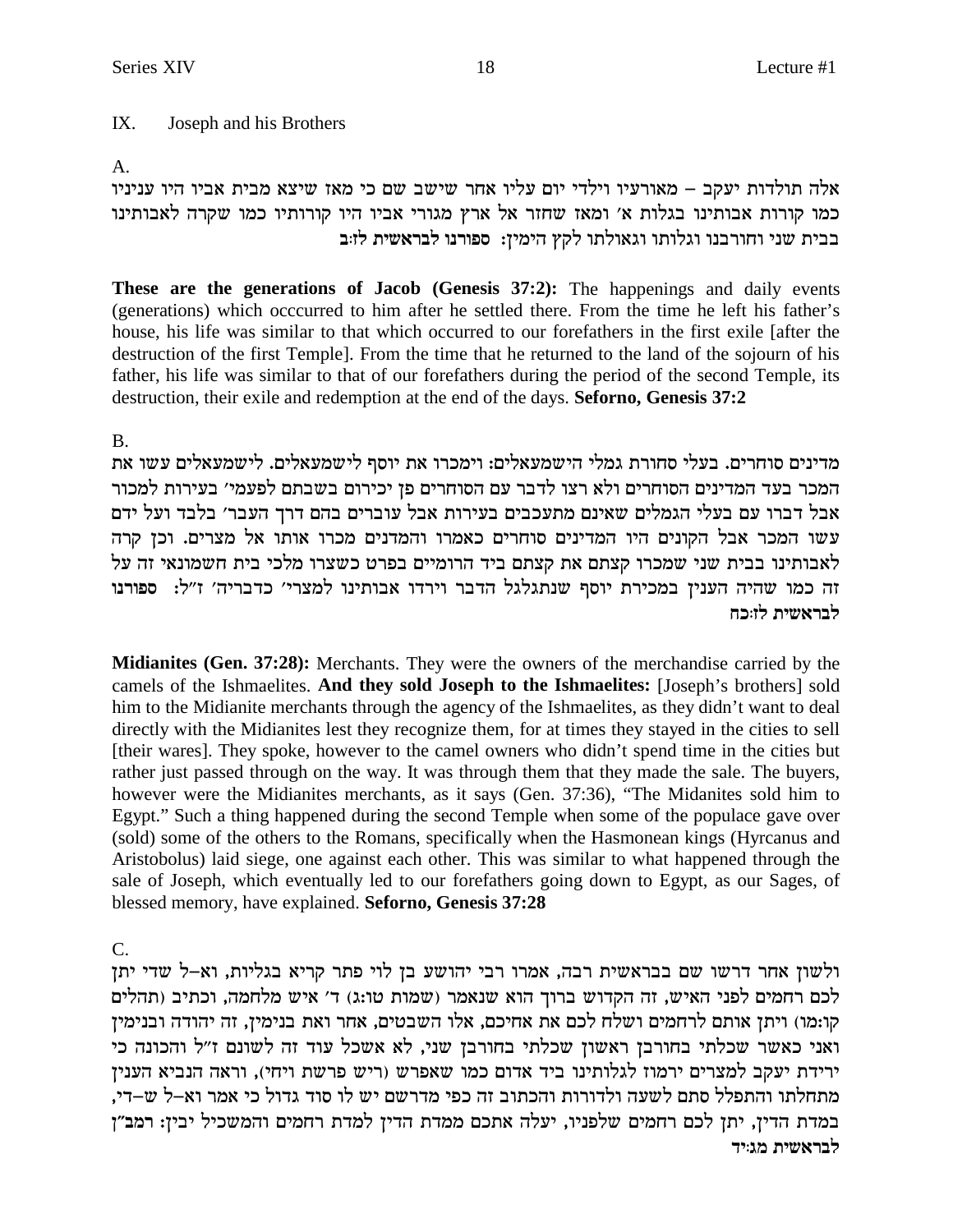There is another explanation that is expounded in the Midrash Bereishis Rabbah: They said, "Rabbi Yehoshua ben Levi explained this verse that it refers to the exiles. 'And [may] G-d A-lmighty give you mercy before the *man*,' (Gen. 33:14) is referring to the Holy One, blessed be He, as it says (Exodus 15:3), 'The L-rd is a man of war.' It is also written (Psalms 106:46), 'And he caused them to be pitied by all those who held them captive.' '... that he may send away your [other] brother,' (ibid.) is referring to the [founders of the] tribes. '... other [brother] and Benjamin,' is referring to Yehudah and Benjamin. 'If I be bereaved of my children,' is referring to the destruction of the first Temple. '... then I am bereaved,' is referring to the second Temple. 'In the future, I will not be bereaved any longer.'" - The idea is that the coming down of Jacob to Egypt is an allusion to our exile through Edom, as I will explain [at the beginning of Parshas Vayechi]. The prophet immediately forsaw the future and prayed for both the temporary situation and for the future generations. This verse, according to the Midrash contains a great secret, for it states (Gen. 43:14) that, "E-1 Sha-dai", which is associated with the attribute of justice, "shall grant you mercy," [which means that] He shall elevate you from [being the subject of] the attribute of justice to the attribute of mercy. An intelligent person will understand this. Ramban, Genesis 43:14

#### $X_{-}$ The End of Days

ויהי ימי יעקב שני חייו שבע שנים וארבעים ומאת שנה – פרשה זו סתומה מפני שני טעמים, האחד לפי שעכשיו היה מתחיל הגלות ונסתם לבם מצרת השעבוד. והשני לפי שבקש יעקב לגלות את הקץ .<br>לבניו ונסתם ממנו, שהרי מה שכתוב את אשר יקרא אתכם באחרית הימים, הכונה לימות המשיח בקץ הגלות הזה הארוך שאנו עומדים בו היום, כי כל עניני יעקב ומקריו הם רמז לגלותינו השלישי הזה, כי כן היה יעקב שלישי לאבות. ולפי שנרמז ענין המשיח בכלל דבריו כמו שאמר עד כי יבא שילה, באה הפרשה הזאת סתומה לרמוז הקץ הסתום שהיה רוצה לגלותו ונסתם ממנו. וכן אמר דניאל (דניאל יב) כי סתומים וחתומים הדברים עד עת קץ ישוטטו רבים ותרבה הדעת. וכן אמר ישעיה ע"ה (ישעיה ט) לםרבה המשרה ולשלו' אין קץ ובאה המ"ם סתומה שלא כמשפט, כי מפשט המ"ם שבאמצע תיבה להיות פתוחה וזו סתומה לרמוז כי המעלה והמשרה של ישראל הלא היא סתומה בזמן הגלות. ומצינו בעזרא מ"ם פתוחה בסוף תיבה וזה ג"כ שלא כמשפט והוא שכתוב (נחמיה ב) בחומות ירושלים אשר המ פרוצים ושעריה אכלו באש. ואמרו במדרש שבא הרמז כאשר יסתמו חומות ירושלים שהם עתה פתוחים ופרוצים בזמן הגלות, אז תפתח המשרה שהיא סתומה. וכשם שאותיות הללו באו שלא כמשפט שאר האותיות ויש בהם רמז, כן פרשה זו סתומה שלא כמשפט שאר פרשיות לרמוז על מה שאמרנו. וכן אמרו באגדה ראה יעקב אבינו שהיו כל אותיות בשמות י"ב שבטים בניו חוץ מאות ח' וט' אמר יעקב כיון שאין בהם חטא ראויין הם לגלות להם את הקץ, כיון שראה שאין בהם קו"ף וצד"י אמר אינם ראוים לגלות להם את הקץ לכך סתם ולא גלה ולכך פרשה זו סתומה: רבינו בחיי לבראשית מזוכח

[And Jacob lived in the land of Egypt seventeen years;] so the whole age of Jacob was a hundred and forty seven years. (Gen. 47:28): This section (Parsha) is "setuma" (literally closed, i.e. connected to the last section without a break) for two reasons. First, because the exile was beginning now and their heart was closed from the pain of the enslavement. The second reason is that Yaakov desired to reveal the "end" to his sons, but it was "closed" from him, for that which is written (Gen. 49:1), " $\dots$  that which will occur to you at the end of days," is referring to the Messianic era, at the end of the long exile in which we are standing today. For the content and all of the occurrences of Jacob's life is a hint to this third exile of ours, for Jacob was the third of the Patriarchs. And since the subject of the Messiah (Moshiach) is included within his words, as it says (Gen. 49:10), "[The staff shall not depart from Judah, nor the scepter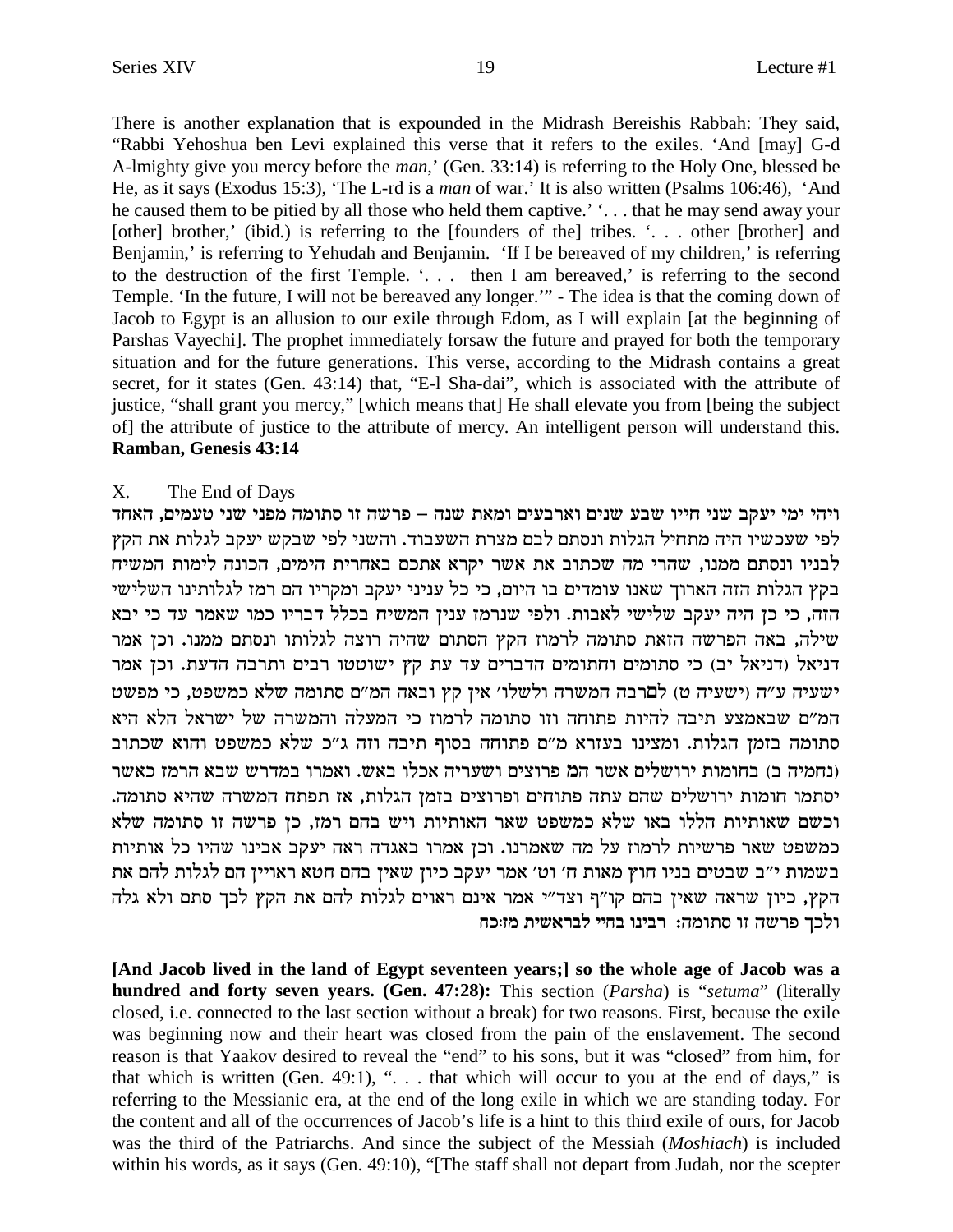from between his feet,] until Shiloh come; [and to him shall the obedience of the people be]," this section (Parsha) is "*setuma*" (closed) to allude to the "*keitz*" (end), for he wanted to reveal it but it became closed off from him. Similarly does it say (Daniel 12:9), ". . . for the words are closed up and sealed till the time of the end" (ibid 4) "many shall run to and fro, and knowledge shall increase." Similarly, Isaiah, of blessed memory, stated (Isaiah 9:6), "*l'marbeih hamisrah u'l'shalom ein keitz -* For the increase of the realm and for peace without end, [upon the throne of David, and upon his kingdom, to order it, and to establish it with judgment and with justice from now and forever.] The "*mem*" of "*misrah*" is "*setuma*" ( $\Box$ ) which is against the normative rule [of spelling], as the rule is that a "*mem*" in the middle of a word should be "*pesucha*" (n). This one, however, is "*setuma*" to hint to the fact that the special quality and authority (*misrah*) of Israel at the time of the exile is in fact "*setuma*" - closed or hidden. In the [book of] Ezra we find a "*mem pesucha*" ( $\alpha$ ) at the end of a word. This too is against the normative rule [of spelling]. The verse is (Nehemiah 2:13), "And I went out by night by the Valley Gate, to the Well of the Crocodile, and to the Dung Gate, and viewed the walls of Jerusalem, which were (nd) broken down, and its gates had been consumed by fire." Our Sages state in the Midrash that the verse is alluding to the [prediction] that when the walls of Jerusalem will be [eventually] closed [and completed], which are at the time of exile, open and broken up, then the reign, which is at present closed (like the *mem setuma*] , will [eventually] open [just like the *mem pesucha*]. And just as these letters which did not follow the rules of [spelling] are alluding [to an important idea,] so too this section (*Parsha*) which likewise is [closed - *setuma*] contrary to the normative rule of other *Parshas,* is alluding to what we have stated. Similarly our Sages stated in an Agadah: Yaakov saw that all of the letters [of the Hebrew alphabet] were contained in the names of the twelve tribes with the exception of "*hess*" and "*tess*". Yaakov said, "since they don't have any sin (*het*), they are worthy of having the '*keitz*' (end) revealed to them." [But] when he realized that their names [also] did not contain the letters "*kuf*" and "*tzadi*", he said that they are not worthy of having the "*keitz*" revealed to them. For that reason he left it closed and didn't reveal it to them. Therefore the section is *setuma* (closed). **Rabbainu Bachya, Genesis 47:28**

### XI. Yosef as a Symbol for Zion and the Jewish People

ואת יהודה שלח זש״ה הנני שולח מלאכי ופנה וגו׳ (מלאכי ג) בא וראה כל צרות שאירע ליוסף אירע לציון ביוסף כתיב וישראל אהב את יוסף בציון כתיב (תהלים פז) אוהב ד׳ שערי ציון ביוסף כתיב וישנאו אותו בציון נתנה עלי בקולה על כן שנאתיה (ירמיה יב) ביוסף והנה אנחנו מאלמים אלומים בציון בא יבא ברנה נושא אלמותיו (תהלים קכו) ביוסף המלוך תמלוך עלינו בציון אומר לציון מלך א-להיך (ישעיה נב) ביוסף ויחלום יוסף חלום בציון בשוב ד׳ את שיבת ציון היינו כחולמים (תהלים קכו) ביוסף הבא נבא אני ואמך וגו' בציון אפים ארץ ישתחוו לך (ישעיה מט) ביוסף ויקנאו בו אחיו בציון קנאתי לציון קנאה גדולה (זכריה ח) ביוסף לך ראה נא את שלו' אחיך בציון ודרשו את שלו' העיר (ירמיה כט) ביוסף ויראו אותו מרחוק בציון זכרו מרחוק את ד׳ (ירמיהו נא) ביוסף ויתנכלו אותו בציון על עמך יערימו סוד (תהלים פג) ביוסף ויפשיטו את כתונת הפסים בציון והפשיטוך את בגדיך (יחזקאל טז) ביוסף וישליכו אותו הבורה בציון צמתו בבור חיי (איכה ג) ביוסף והבור רק אין בו מים בציון ובבור אין מים כי אם טיט (ירמיה לח) ביוסף וישבו לאכול לחם בציון אשור לשבוע לחם (איכה ה) ביוסף וימשכו ויעלו את יוסף בציון וימשכו את ירמיהו בחבלים ויעלו אותו מן הבור ורמיה לח) ביוסף ויקרע יעקב שמלותיו בציון לבכי ומספד (ישעיה כב) ביוסף וימאן להתנחם) ובציון אל תאיצו לנחמני (שם) ביוסף והמדנים מכרו אותו אל מצרים ובציון ובני יהודה ובני ירושלם מכרתם לבני היונים (יואל ד) ומה שאירע ליוסף טובות אירע לציון טובות ביוסף ויהי יוסף יפה תואר ויפה מראה וציון יפה נוף משוש כל הארץ (תהלים מח) ביוסף איננו גדול בבית הזה ממני בציון גדול יהיה כבוד הבית הזה (חגי ב) ביוסף ויהי ד' את יוסף בציון והיו עיני ולבי שם (ד"ה ב ז)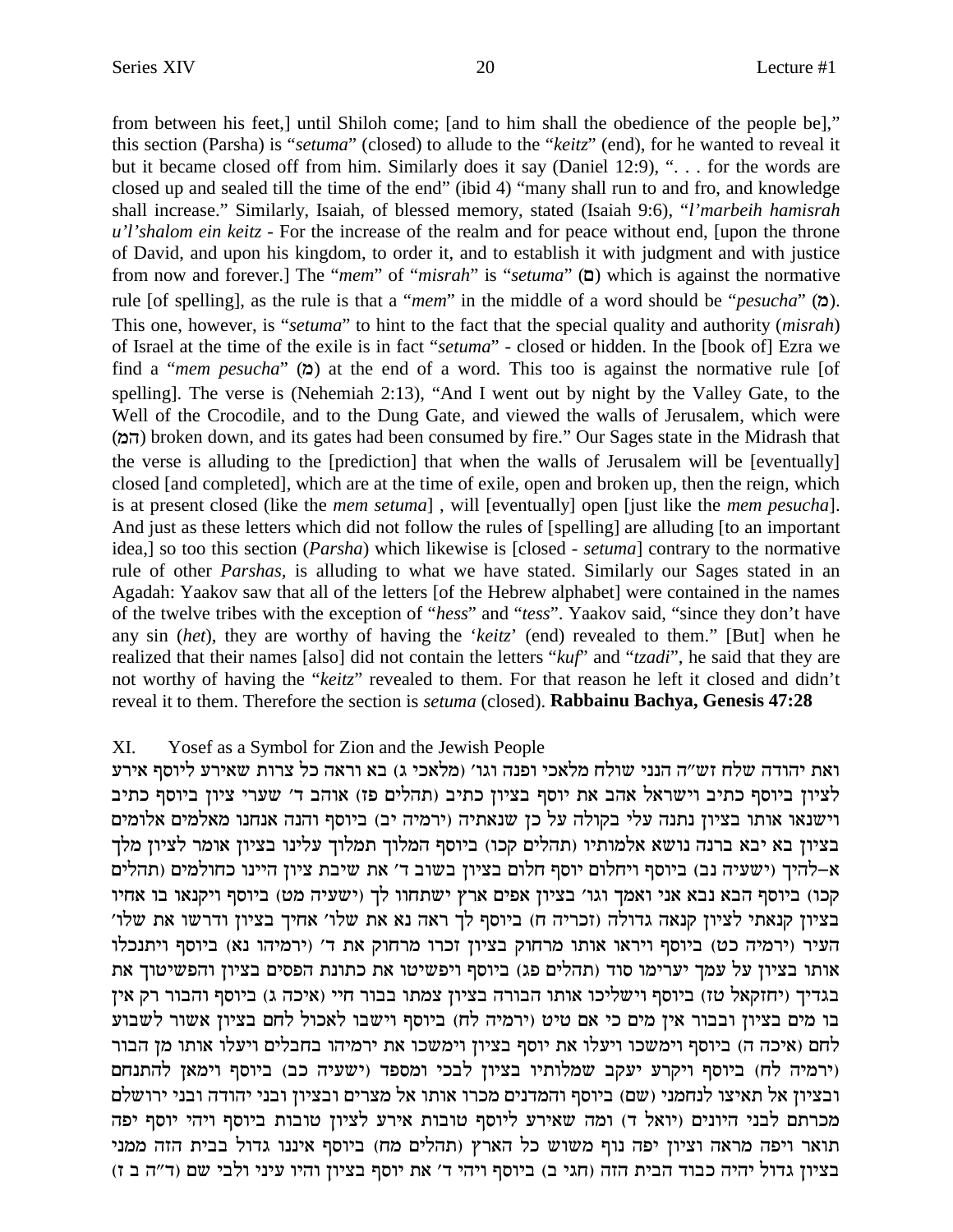ביוסף ויט אליו חסד ובציון זכרתי לך חסד (ירמיה ב) ביוסף ויגלח ויחלף שמלותיו ובציון אם רחץ ד' את צואת בנות ציון (ישעיה ד) ביוסף רק הכסא אגדל ממך ובציון בעת ההיא יקראו לירושלים כסא ד׳ (ירמיה ג) ביוסף כתיב וילבש אותו בגדי שש ובציון עורי עורי לבשי עזך ציון לבשי בגדי :(ומלאכי וב) ואים נדוסף כתיב ואת יהודה שלח לפניו ובציון הנני שולח מלאכי (מלאכי ג **i ybie zyxt `negpz**

**And he sent Judah [before him to Joseph, to show the way before him to Goshen; and they came to the land of Goshen]. (Genesis 46:28):** This is alluding to the verse (Malachi 3:1) "Behold, I send my messenger, and he shall prepare the way before me; [and the L-rd, whom you seek, shall suddenly come to His Temple, and the messenger of the covenant, whom you delight in, behold, he shall come, says the L-rd of Hosts]." Come and see that all of the troubles that Yosef experienced were also experienced by Tzion. Regarding Yosef it is written (Gen. 37:3), "Now Israel loved Joseph [more than all his children] . . ." and regarding Tzion it is written (Psalms 87:2), "The L-rd loves the gates of Zion more than all the dwellings of Jacob." Regarding Yosef it is written (Gen. 37:4), "[And when his brothers saw that their father loved him more than all his brothers,] they hated him, [and could not speak peaceably to him],." and regarding Tzion it is written (Jeremiah 12:8), "My heritage is to me like a lion in the forest; it cries out against me; therefore have I hated it." Regarding Yosef it is written (Gen. 37:7), "For, behold, we were binding sheaves [in the field, and, lo, my sheaf arose, and also stood upright; and, behold, your sheaves stood around, and made obeisance to my sheaf]," and regarding Tzion it is written (Psalms 126:6), "[He who goes forth weeping, bearing the seed for sowing, shall come back with shouts of joy,] bringing his sheaves with him." Regarding Yosef it is written (Gen. 37:8), "[And his brothers said to him,] Shall you indeed reign over us? [or shall you indeed have dominion over us? And they hated him even more for his dreams, and for his words]," and regarding Tzion it is written (Isaiah 52:7), "[How beautiful upon the mountains are the feet of him who brings good news, who announces peace; who brings good news of good, who announces salvation;] who says to Zion, Your G-d reigns!" Regarding Yosef it is written (Gen. 37:9), "And he dreamed yet another dream, [and told it his brothers, and said, 'Behold, I have again dreamed a dream; and, behold, the sun and the moon and the eleven stars made obeisance to me,'" and regarding Tzion it is written (Psalms 126:1), "[A Song of Maalot.] When the L-rd brought back the captivity of Zion, we were like men who dream.." Regarding Yosef it is written (Gen. 37:10), "[And he told it to his father, and to his brothers; and his father rebuked him, and said to him, What is this dream that you have dreamed?] Shall I and your mother and your brothers indeed come to bow down ourselves to you to the earth?" and regarding Tzion it is written (Isaiah 49:23), "[And kings shall be your foster fathers, and their queens your nursing mothers;] they shall bow down to you with their face toward the earth, [and lick up the dust of your feet; and you shall know that I am the L-rd; for those who wait for me shall not be ashamed]." Regarding Yosef it is written (ibid. verse 11), "And his brothers envied him; [but his father kept the matter in mind]," and regarding Tzion it is written (Zechariah 8:2), "[Thus says the L-rd of hosts;] I was zealous for Zion with great zeal, [and I was zealous for her with great fury]." Regarding Yosef it is written (Gen. 37:14), "[And he said to him, Go, I beg you,] see whether it is well with your brothers, and well with the flocks; [and bring me word again. So he sent him out from the valley of Hebron, and he came to Shechem]," and regarding Tzion it is written (Jeremiah 29:7), "And seek the peace of the city [where I have caused you to be carried away captives, and pray to the L-rd for it; for in its peace shall you have peace]." Regarding Yosef it is written (Gen. 37:18), "And they saw him from far away, [even before he came near to them, and they conspired against him to slay him]," and regarding Tzion it is written (Jeremiah 51:50), "You who have escaped the sword, go away, do not stand still; remember the L-rd from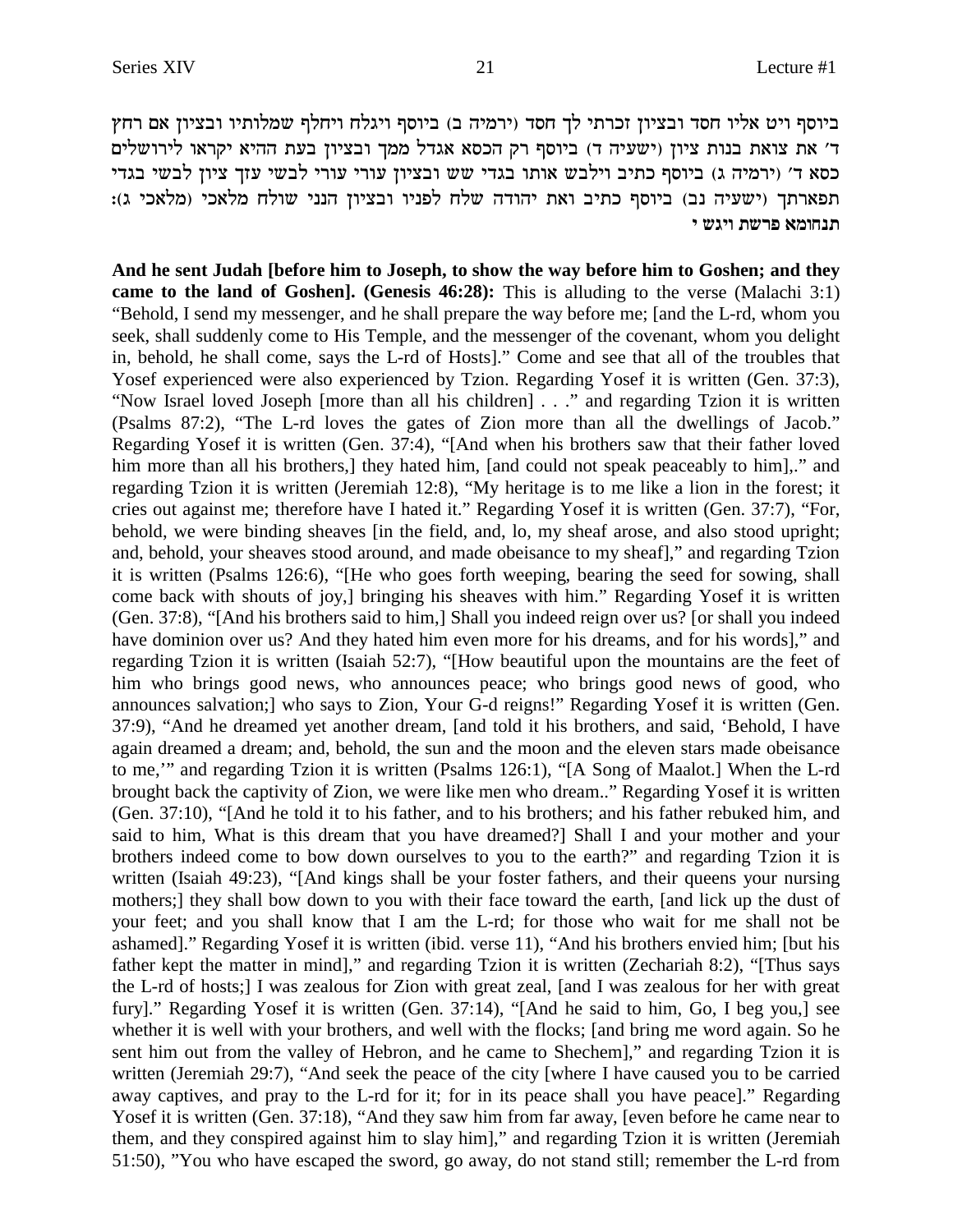far away, and let Jerusalem come to your mind." Regarding Yosef it is written (ibid.), "[And they saw him from far away, even before he came near to them,] and they conspired against him to slay him," and regarding Tzion it is written (Psalms 83:4), "They have taken crafty counsel against your people, and consulted against your hidden ones." Regarding Yosef it is written (Gen. 37:23), "And it came to pass, when Joseph came to his brothers, that they stripped Joseph of his coat, his coat of long sleeves that was on him," and regarding Tzion it is written (Ezekiel 16:39), "[And I will also give you into their hand, and they shall tear down your platform, and shall break down your high places;] they shall strip you also of your clothes, [and shall take your pretty jewels, and leave you naked and bare]." Regarding Yosef it is written (Gen. 37:24), "And they took him, and threw him into a pit; [and the pit was empty, there was no water in it]," and regarding Tzion it is written (Lamentations 3:53), "They have cut off my life in the pit, [and have cast stones upon me]." Regarding Yosef it is written (Gen. 37:24), "[And they took him, and threw him into a pit;] and the pit was empty, there was no water in it," and regarding Tzion it is written (Jeremiah 38:6)), "[Then they took Jeremiah, and cast him into the pit of Malchiah the son of Hammelech, that was in the court of the guard; and they let down Jeremiah with ropes.] And in the pit there was no water, but mire; [and Jeremiah sunk in the mire]." Regarding Yosef it is written (Gen. 37:25), "And they sat down to eat bread; [and they lifted up their eyes and looked, and, behold, a company of Ishmaelites came from Gilead with their camels bearing gum, balm and myrrh, going to carry it down to Egypt]," and regarding Tzion it is written (Lamentations 5:6), "[We have given the hand to the Egyptians,] and to the Assyrians, to be satisfied with bread." Regarding Yosef it is written (Gen. 37:28), "[Then there passed by Midianite merchants;] and they drew and lifted up Joseph out from the pit, [and sold Joseph to the Ishmaelites for twenty pieces of silver; and they brought Joseph to Egypt]," and regarding Tzion it is written (Jeremiah 38:13), "And they pulled up Jeremiah with ropes, and took him up out of the pit; [and Jeremiah remained in the court of the guard]." Regarding Yosef it is written (Gen. 37:34), "And Jacob tore his clothes, [and put sackcloth upon his loins, and mourned for his son many days]," and regarding Tzion it is written (Isaiah 22:12), "And in that day the L-rd G-d of hosts called to weeping, and to mourning, . . ." Regarding Yosef it is written (Gen. 37:35), "[And all his sons and all his daughters rose up to comfort him;] but he refused to be comforted; [and he said, For I will go down to Sheol to my son, mourning. Thus his father wept for him]," and regarding Tzion it is written (Isaiah 22:12), "[Therefore said I, Look away from me; I will weep bitterly,] do not try to comfort me, [because of the destruction of the daughter of my people]." Regarding Yosef it is written (Gen. 37:36), "And the Midianites sold him in Egypt [to Potiphar, an officer of Pharaoh's, and captain of the guard]," and regarding Tzion it is written (Joel 4:6), "And the people of Judah and the people of Jerusalem have you sold to the Yavanim, removing them far from their own border." [Similarly,] the good which occurred to Yosef, occurred [as well] to Tzion. Regarding Yosef it is written (Gen. 39:6), "And Joseph was handsome and good looking," and regarding Tzion it is written (Psalms 48:3), "Beautiful for situation, the joy of the whole earth, [is Mount Zion, on the sides of the north, the city of the great King]." Regarding Yosef it is written (Gen. 39:9), "There is none greater in this house than I; . . . ," and regarding Tzion it is written (Chagai 2:9), "The glory of this latter house shall be greater than that of the former, [says the L-rd of hosts; and in this place I will give peace, says the L-rd of hosts]." Regarding Yosef it is written (Gen. 39:21), "But the L-rd was with Joseph, [and showed him mercy, and gave him favor in the sight of the keeper of the prison]," and regarding Tzion it is written (Chronicles II 7:16), "For now have I chosen and sanctified this house, that My name may be there forever; and My eyes and My heart shall be there for all time." Regarding Yosef it is written (Gen. 39:21), "[But the L-rd was with Joseph], and showed him mercy, [and gave him favor in the sight of the keeper of the prison]," and regarding Tzion it is written (Jeremiah 2:2), "[Go and cry in the ears of Jerusalem, saying, Thus said the L-rd;] I